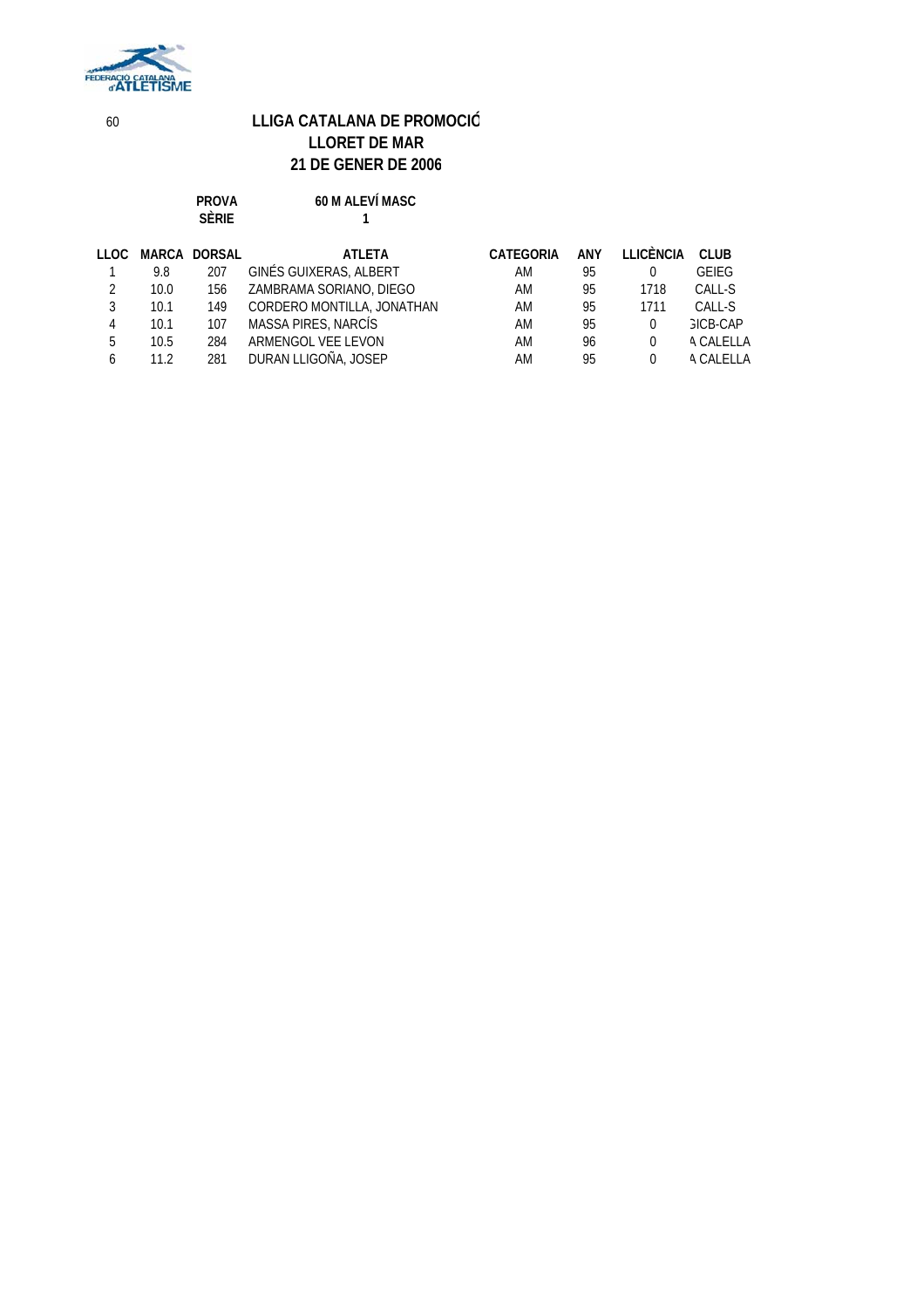

**PROVA 60 M ALEVÍ FEM**

|   |      | .<br><b>SÈRIE</b> |                          |           |     |                  |              |
|---|------|-------------------|--------------------------|-----------|-----|------------------|--------------|
|   |      | LLOC MARCA DORSAL | ATLETA                   | CATEGORIA | ANY | LLICÈNCIA        | <b>CLUB</b>  |
|   | 9.3  | 98                | HERNANDEZ ARTEAGA, LAURA | AF        | 95  | 2535             | C.N.O.       |
|   | 10.1 | 282               | COLOMINAS PERA, MIREIA   | AF        | 95  | $\left( \right)$ | A CALELLA    |
|   | 10.6 | 197               | CASANOVAS FULCARA, ELIA  | AF        | 96  | $\Omega$         | <b>GEIEG</b> |
| 4 | 10.6 | 210               | GIRONA ALARCÓN, MARTA    | AF        | 95  |                  | GEIFG        |
|   |      |                   |                          |           |     |                  |              |

|      | <b>PROVA</b><br><b>SÈRIE</b> | 60 M ALEVÍ FEM               |           |     |           |        |
|------|------------------------------|------------------------------|-----------|-----|-----------|--------|
|      | LLOC MARCA DORSAL            | ATI FTA                      | CATEGORIA | ANY | LLICÈNCIA | CLUB   |
| 9.7  | 158                          | BENITEZ CUADRADO, ANDREA     | AF        | 95  | 1720      | CALL-S |
| 10.1 | 211                          | MUNERA MUÑOZ, PATRICIA       | AF        | 96  |           | CALL-S |
| 12.2 | 54                           | LLISTOSELLA PALOMERAS, CARLA | AF        | 96  |           | GFIFG  |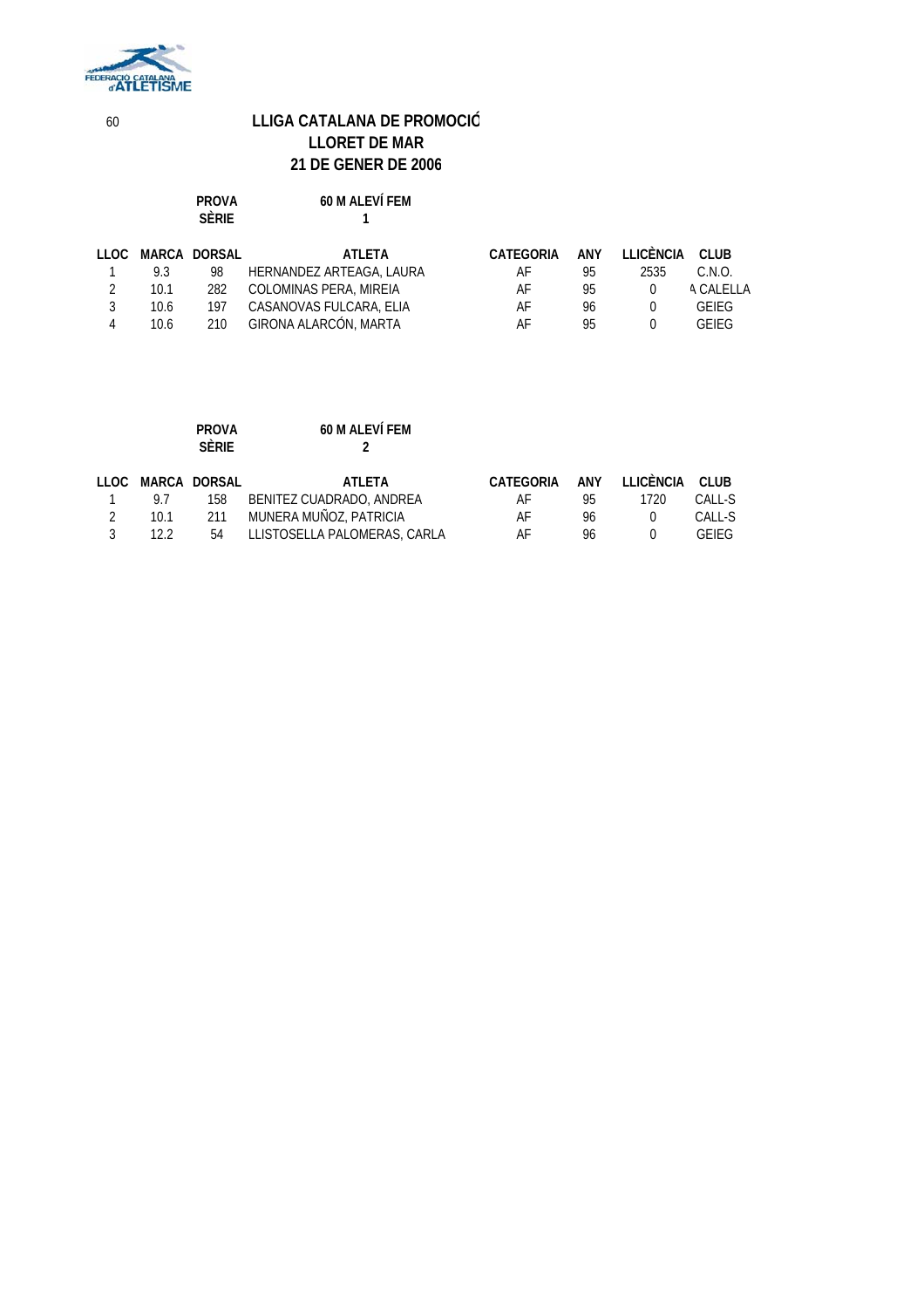

|             |       | <b>PROVA</b><br><b>SÈRIE</b> | <b>80 M INFANTIL MASC</b>      |                  |     |                  |                  |
|-------------|-------|------------------------------|--------------------------------|------------------|-----|------------------|------------------|
| <b>LLOC</b> | MARCA | <b>DORSAL</b>                | <b>ATLETA</b>                  | <b>CATEGORIA</b> | ANY | <b>LLICÈNCIA</b> | <b>CLUB</b>      |
|             | 11.8  | 114                          | MIELGO VALDEPEÑAS, ALEX        | IM               | 93  | 0                | GICB-CAP         |
| 2           | 12.0  | 16                           | JORDI RUBIO                    | <b>IM</b>        | 93  | 31/1604          | <b>MONTSORIU</b> |
| 3           | 12.6  | 12                           | PAU PUJOL                      | <b>IM</b>        | 93  | 31/1603          | <b>MONTSORIU</b> |
| 4           | 13.5  | 108                          | SAMURA, ALI                    | <b>IM</b>        | 94  | 0                | <b>GICB-CAP</b>  |
|             |       |                              |                                |                  |     |                  |                  |
|             |       | <b>PROVA</b><br><b>SÈRIE</b> | <b>80 M INFANTIL MASC</b><br>2 |                  |     |                  |                  |
| <b>LLOC</b> |       | <b>MARCA DORSAL</b>          | <b>ATLETA</b>                  | CATEGORIA        | ANY | <b>LLICÈNCIA</b> | <b>CLUB</b>      |
|             | 12.6  | 13                           | ANIOL PUJOLRÀS                 | IM               | 94  | 31/1588          | <b>REARULLA</b>  |
| 2           | 12.7  | 6                            | PAU CARO                       | <b>IM</b>        | 94  | 31/1589          | <b>REARULLA</b>  |
| 3           | 13.1  | 17                           | <b>XAVI RUBIO</b>              | <b>IM</b>        | 93  | 31/1605          | <b>MONTSORIU</b> |
| 4           | 13.2  |                              | ALVARO MEDINA                  | <b>IM</b>        | 94  | 31/1587          | <b>REARULLA</b>  |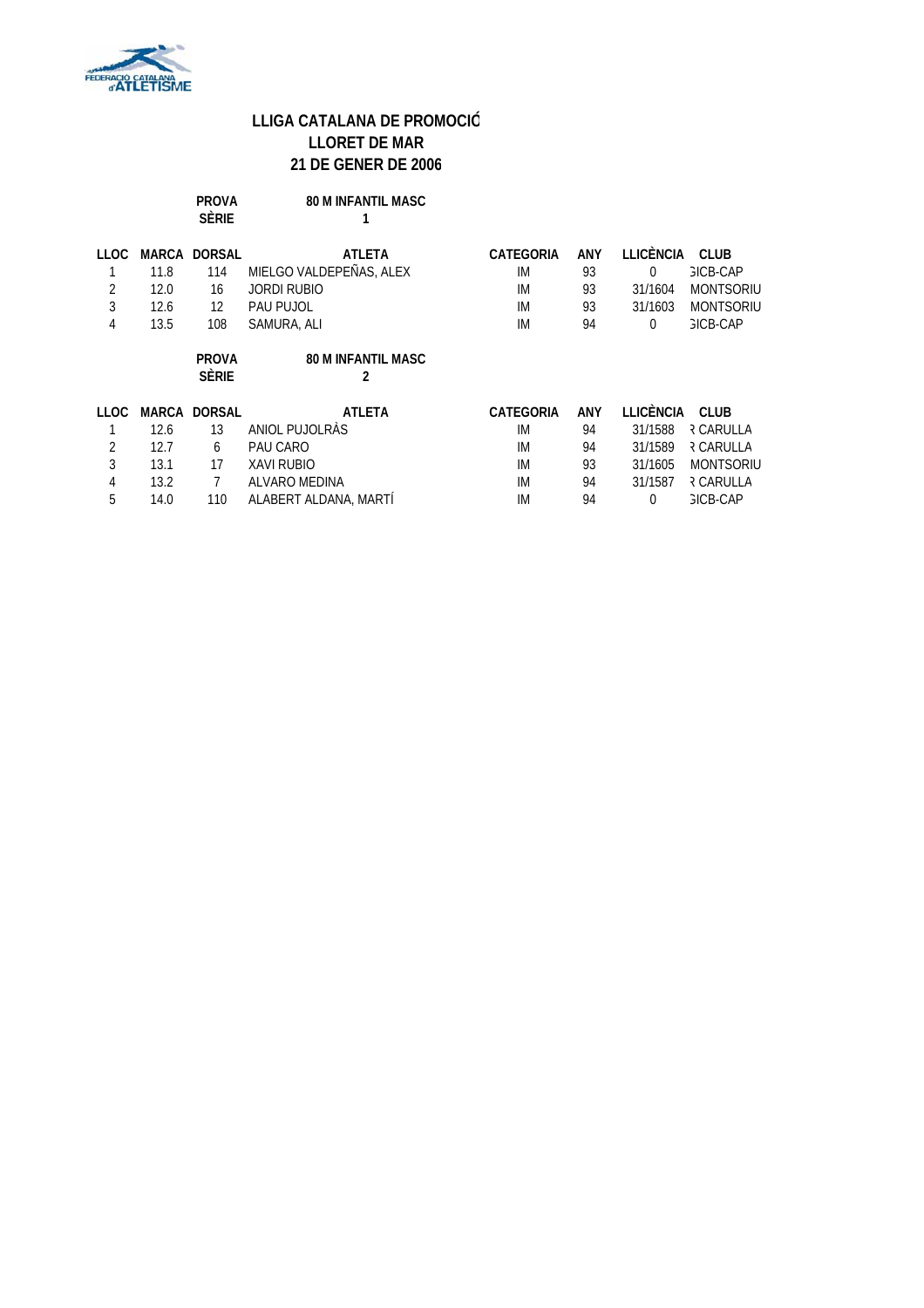

|                |      | <b>PROVA</b><br><b>SÈRIE</b> | <b>80 M INFANTIL FEM</b>      |                  |     |                  |                  |
|----------------|------|------------------------------|-------------------------------|------------------|-----|------------------|------------------|
| <b>LLOC</b>    |      | <b>MARCA DORSAL</b>          | <b>ATLETA</b>                 | <b>CATEGORIA</b> | ANY | <b>LLICÈNCIA</b> | <b>CLUB</b>      |
|                | 11.5 | 172                          | BENITEZ CUADRADO, PAULA       | IF               | 94  | 1734             | CALL-S           |
| 2              | 12.3 | 283                          | CARNICERO FERNANDEZ, NURIA    | IF               | 94  | $\Omega$         | <b>A CALELLA</b> |
| 3              | 12.6 | 14                           | CHANTAL RODRÍGUEZ             | IF               | 93  | 31/1599          | <b>MONTSORIU</b> |
| 4              | 12.7 | 200                          | IGLESIAS MARTÍNEZ, NÚRIA      | IF               | 93  | $\mathbf 0$      | S S.HILARI       |
| 5              | 13.0 | 181                          | MONTIEL SANCHEZ, LAURA        | IF               | 94  | 1743             | CALL-S           |
| 6              | 13.3 | 56                           | HUERCIO PUENTES, Mª DEL MAR   | IF               | 93  | $\mathbf 0$      | C.A.F.           |
|                |      | <b>PROVA</b><br><b>SÈRIE</b> | <b>80 M INFANTIL FEM</b><br>2 |                  |     |                  |                  |
| <b>LLOC</b>    |      | <b>MARCA DORSAL</b>          | <b>ATLETA</b>                 | <b>CATEGORIA</b> | ANY | <b>LLICÈNCIA</b> | CLUB             |
|                | 12.0 | 279                          | ORTIZ NAVARRO, SARA           | IF               | 93  | $\Omega$         | A CALELLA        |
| $\overline{2}$ | 12.1 | 173                          | RUIZ BAREA, AMANDA            | IF               | 94  | 1735             | CALL-S           |
| 3              | 12.6 | 4                            | ANNA BOHILS                   | IF               | 93  | 31/1596          | <b>MONTSORIU</b> |
|                |      |                              |                               |                  |     |                  |                  |
| $\overline{4}$ | 12.6 | 182                          | MORENO MORTE, VANESA          | IF               | 94  | 1744             | CALL-S           |
| 5              | 13.2 | 175                          | CABEZAS EXTREMERA, ARIADNA    | IF               | 94  | 1737             | CALL-S           |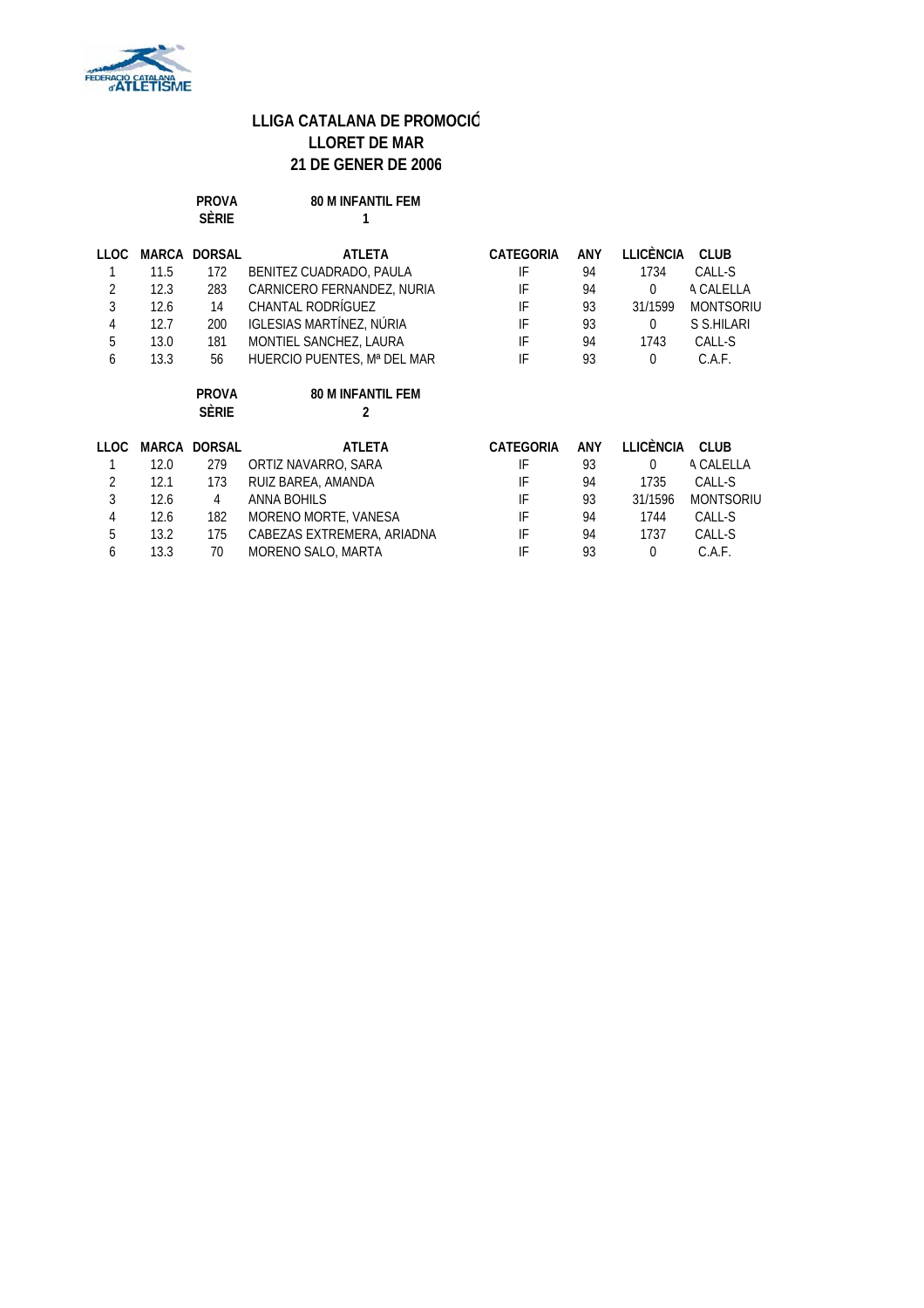

|             |      | <b>PROVA</b><br><b>SÈRIE</b> | <b>100 METRES CAD. MASC</b>      |                  | <b>VENT</b> | $-2.5$           |                    |
|-------------|------|------------------------------|----------------------------------|------------------|-------------|------------------|--------------------|
| <b>LLOC</b> |      | <b>MARCA DORSAL</b>          | <b>ATLETA</b>                    | <b>CATEGORIA</b> | ANY         | <b>LLICÈNCIA</b> | <b>CLUB</b>        |
|             | 12.6 | 271                          | SICART MORAGAS, NIL              | <b>CM</b>        | 91          | $\Omega$         | <b>L CAMPALANS</b> |
| 2           | 13.5 | 63                           | MONTERO HERNÁNDEZ, CHRISTIAN     | <b>CM</b>        | 91          | $\Omega$         | <b>GICB-CAP</b>    |
| 3           | 13.5 | 120                          | TAULER COMA-CROS, JOAN           | <b>CM</b>        | 91          | $\Omega$         | <b>GICB-CAP</b>    |
| 4           | 13.7 | 274                          | COMA SERRA, DANI                 | <b>CM</b>        | 92          | $\Omega$         | JD CASSÀ           |
| 5           | 14.2 | 19                           | FERRAN TARRÉS                    | <b>CM</b>        | 92          | 31/1606          | <b>MONTSORIU</b>   |
| 6           | 16.1 | 118                          | ALABERT ALDANA, ANIOL            | <b>CM</b>        | 92          | $\Omega$         | <b>GICB-CAP</b>    |
|             |      |                              |                                  |                  |             |                  |                    |
|             |      | <b>PROVA</b><br><b>SÈRIE</b> | <b>100 METRES CAD. MASC</b><br>2 |                  | <b>VENT</b> | $-3.2$           |                    |
| <b>LLOC</b> |      | <b>MARCA DORSAL</b>          | <b>ATLETA</b>                    | <b>CATEGORIA</b> | ANY         | <b>LLICÈNCIA</b> | <b>CLUB</b>        |
|             | 13.1 | 219                          | NUÑEZ SEVILLANO, SERGI           | <b>CM</b>        | 91          | $\Omega$         | A.CALELLA          |
| 2           | 13.8 | 272                          | VENABENTE ROSTAN, OSCAR          | <b>CM</b>        | 91          | $\Omega$         | <b>L CAMPALANS</b> |
| 3           | 14.1 | 187                          | COMAS BURCET, JORDI              | <b>CM</b>        | 91          | 1749             | CALL-S             |
| 4           | 15.1 | 117                          | JOFRA CASTELLS, MIQUEL           | <b>CM</b>        | 92          | $\Omega$         | <b>GICB-CAP</b>    |
| 5           | 15.8 | 64                           | MAZA VILARDELL, MARC             | <b>CM</b>        | 91          | $\Omega$         | <b>GICB-CAP</b>    |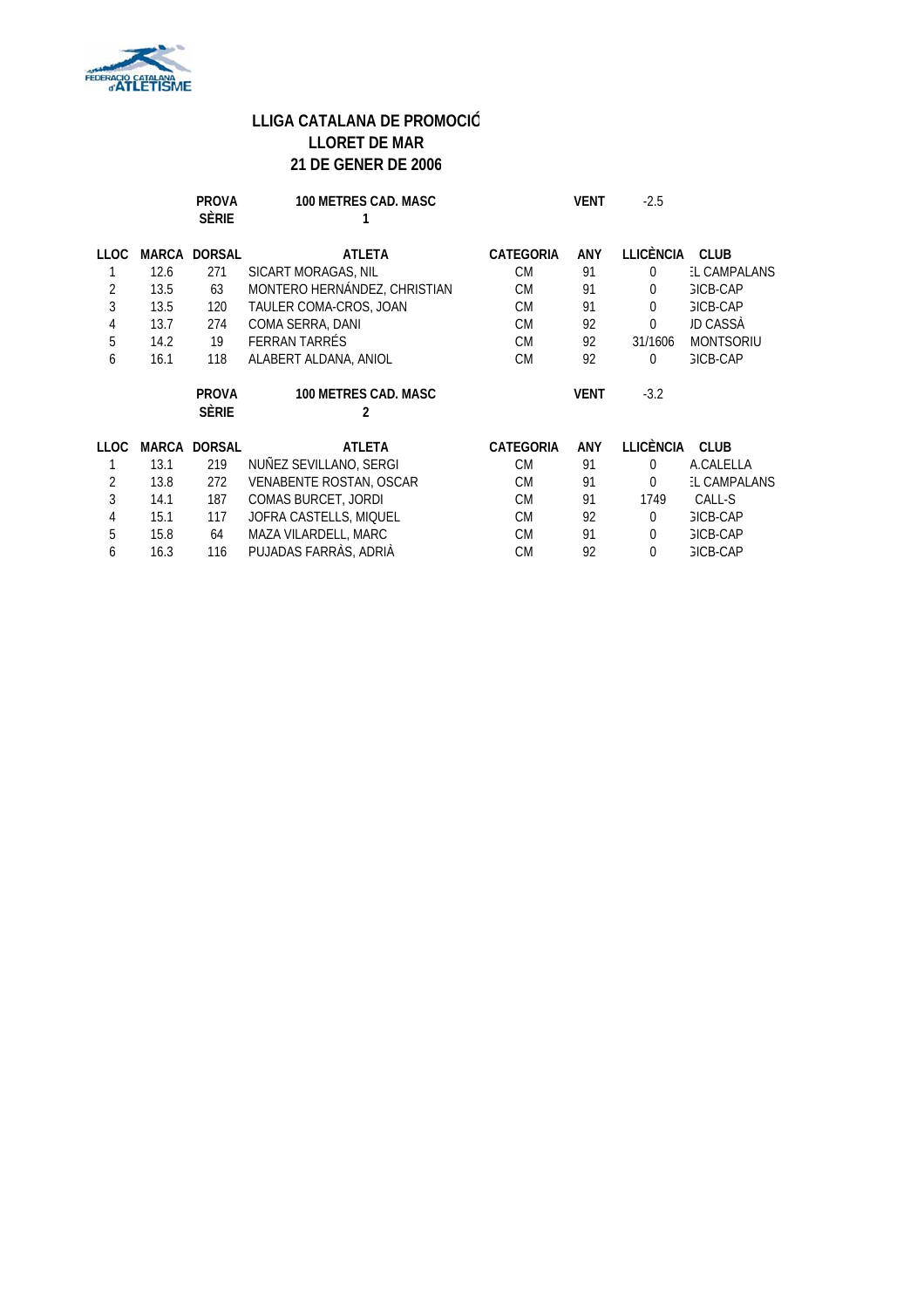

|                |      | <b>PROVA</b><br><b>SÈRIE</b> | <b>100 METRES CADET FEM</b><br>1              |                  | <b>VENT</b> | $-2$             |                  |
|----------------|------|------------------------------|-----------------------------------------------|------------------|-------------|------------------|------------------|
| <b>LLOC</b>    |      | <b>MARCA DORSAL</b>          | <b>ATLETA</b>                                 | <b>CATEGORIA</b> | <b>ANY</b>  | <b>LLICÈNCIA</b> | <b>CLUB</b>      |
| 1              | 13.6 | 31                           | ARANJUELO PLANELLA, MÒNICA                    | <b>CF</b>        | 91          | CT15373          | <b>GEIEG</b>     |
| $\overline{2}$ | 13.9 | 277                          | SANTOS MOLAS, MONICA                          | CF               | 92          | $\Omega$         | A CALELLA        |
| 3              | 15.0 | 123                          | SUBIRANA FRIGOLA, ANNA                        | <b>CF</b>        | 91          | $\Omega$         | GICB-CAP         |
| 4              | 15.4 | 84                           | PADROSA CROS, RAQUEL                          | <b>CF</b>        | 92          | 288              | C.N.O.           |
| 5              | 16.3 | 122                          | AROSTEGUI LOPEZ, ANNA                         | <b>CF</b>        | 92          | $\Omega$         | GICB-CAP         |
|                |      | <b>PROVA</b><br><b>SÈRIE</b> | <b>100 METRES CADET FEM</b><br>$\overline{2}$ |                  | <b>VENT</b> | $-2$             |                  |
| <b>LLOC</b>    |      | <b>MARCA DORSAL</b>          | <b>ATLETA</b>                                 | <b>CATEGORIA</b> | ANY         | <b>LLICÈNCIA</b> | <b>CLUB</b>      |
| 1              | 15.1 | 18                           | <b>LAURA TALLEDA</b>                          | CF               | 92          | 31/1601          | <b>MONTSORIU</b> |
| $\overline{2}$ | 15.6 | 209                          | MITJAVILA GUTIÉRREZ, NÚRIA                    | <b>CF</b>        | 92          | $\mathbf{0}$     | <b>U.D.CASSÀ</b> |
| 3              | 15.7 | 32                           | MARTÍN ROMAN, PATRICIA                        | CF               | 92          | $\Omega$         | <b>GEIEG</b>     |
| $\sqrt{4}$     | 17.7 | 126                          | MIRET PUIG, PRABHA                            | CF               | 91          | $\Omega$         | GICB-CAP         |
| 5              | 20.4 | 26                           | FERNANDEZ CLEMENTE, ELIA                      | CF               | 91          | $\Omega$         | <b>GEIEG</b>     |
|                |      | <b>PROVA</b><br><b>SÈRIE</b> | 100 METRES CADET FEM<br>3                     |                  | <b>VENT</b> | $-2.1$           |                  |
| <b>LLOC</b>    |      | <b>MARCA DORSAL</b>          | <b>ATLETA</b>                                 | <b>CATEGORIA</b> | ANY         | <b>LLICÈNCIA</b> | <b>CLUB</b>      |
| 1              | 15.0 | 27                           | GIRONA ALARCÓN, LAURA                         | CF               | 91          | 0                | <b>GEIEG</b>     |
| $\overline{2}$ | 15.3 | 267                          | CEBALLOS SEGURA, RAQUEL                       | LF               | 91          | $\mathbf{0}$     | <b>GEIEG</b>     |
| 3              | 15.5 | 125                          | FERRER ROMERO, CLAUDIA                        | <b>CF</b>        | 92          | $\mathbf{0}$     | GICB-CAP         |
| 4              | 15.9 | 23                           | FARRES SERIÑÀ, LAIA                           | <b>CF</b>        | 91          | $\Omega$         | <b>GEIEG</b>     |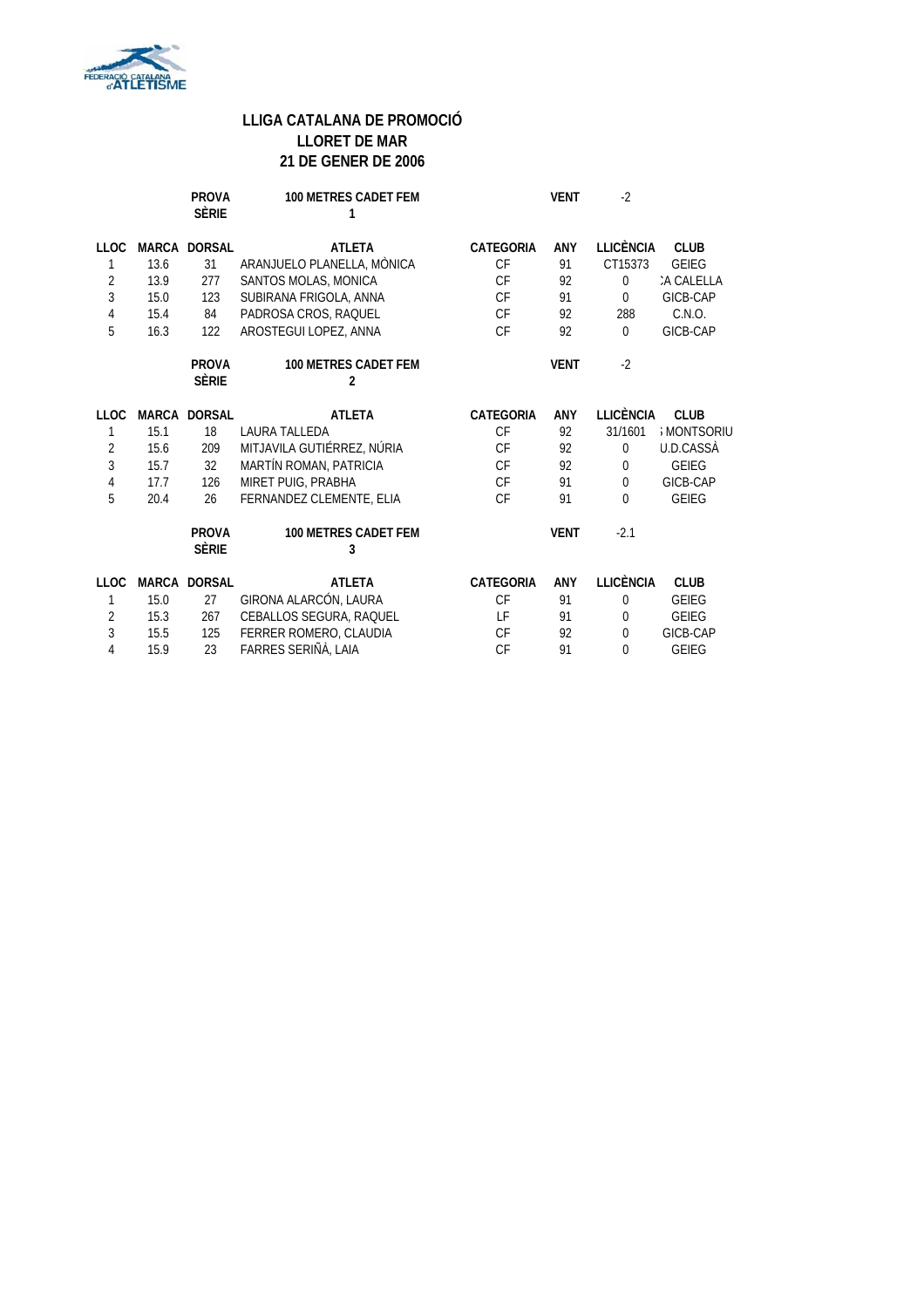

|                       |                               | <b>PROVA</b><br><b>SÈRIE</b>           | <b>220 M TANOUES INF MASC</b>                                            |                                           |                       |                                                    |                                                                  |
|-----------------------|-------------------------------|----------------------------------------|--------------------------------------------------------------------------|-------------------------------------------|-----------------------|----------------------------------------------------|------------------------------------------------------------------|
| <b>LLOC</b><br>2<br>3 | MARCA<br>38.7<br>39.8<br>43.7 | <b>DORSAL</b><br>114<br>13<br>17       | <b>ATLETA</b><br>MIELGO VALDEPEÑAS, ALEX<br>ANIOL PUJOLRÀS<br>XAVI RUBIO | <b>CATEGORIA</b><br>IM<br>IM<br>IM        | ANY<br>93<br>94<br>93 | LLICÈNCIA<br>$\Omega$<br>31/1588<br>31/1605        | CLUB.<br><b>GICB-CAP</b><br><b>R CARULLA</b><br><b>MONTSORIU</b> |
|                       |                               | <b>PROVA</b><br><b>SÈRIE</b>           | <b>220 M TANOUES INF MASC</b><br>2                                       |                                           |                       |                                                    |                                                                  |
| <b>LLOC</b><br>2<br>3 | 38.2<br>41.7<br>43.6          | <b>MARCA DORSAL</b><br>16<br>12<br>110 | <b>ATLETA</b><br>JORDI RUBIO<br>PAU PUJOL<br>ALABERT ALDANA, MARTI       | <b>CATEGORIA</b><br>IM<br><b>IM</b><br>IM | ANY<br>93<br>93<br>94 | <b>LLICÈNCIA</b><br>31/1604<br>31/1603<br>$\Omega$ | CLUB.<br><b>MONTSORIU</b><br><b>MONTSORIU</b><br><b>GICB-CAP</b> |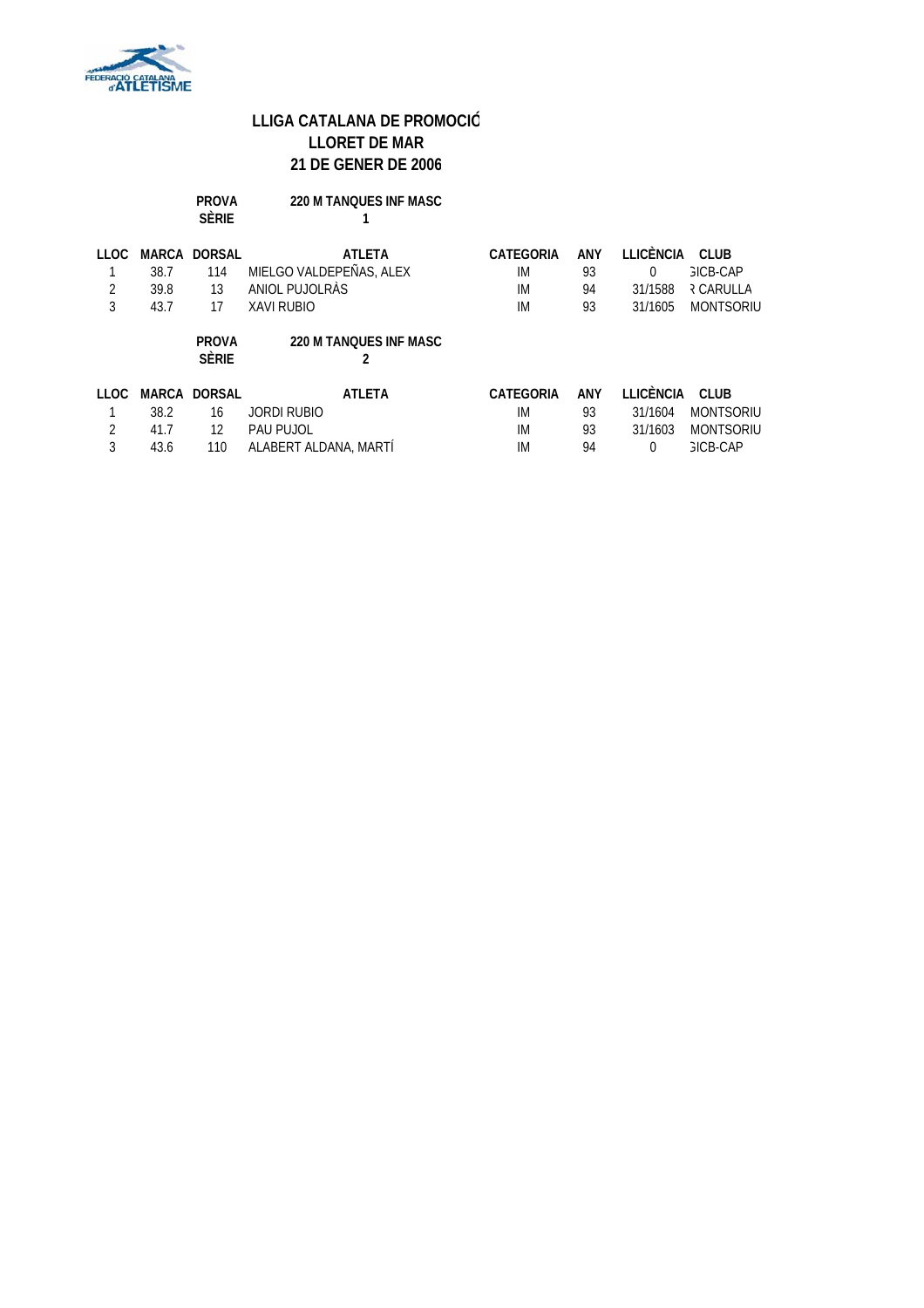

| <b>PROVA</b> | <b>220 M TANOUES INF FEM</b> |
|--------------|------------------------------|
| <b>SFRIF</b> |                              |

| LLOC          |          | MARCA DORSAL | ATI FTA                     | CATEGORIA |     | ANY LLICÈNCIA CLUB |                   |
|---------------|----------|--------------|-----------------------------|-----------|-----|--------------------|-------------------|
|               | 37.9 172 |              | BENITEZ CUADRADO, PAULA     | IE.       | 94  | 1734               | CALL-S            |
| $\mathcal{L}$ | 412      |              | 14 CHANTAL RODRÍGUEZ        | IE.       | 93. |                    | 31/1599 MONTSORIU |
| 3             | 419      | 4            | ANNA BOHILS                 | IE.       | 93  | 31/1596            | MONTSORIU         |
|               | 44.2     | 56           | HUERCIO PUENTES, Mª DEL MAR | IF.       | 93  | $\Omega$           | C.A.F.            |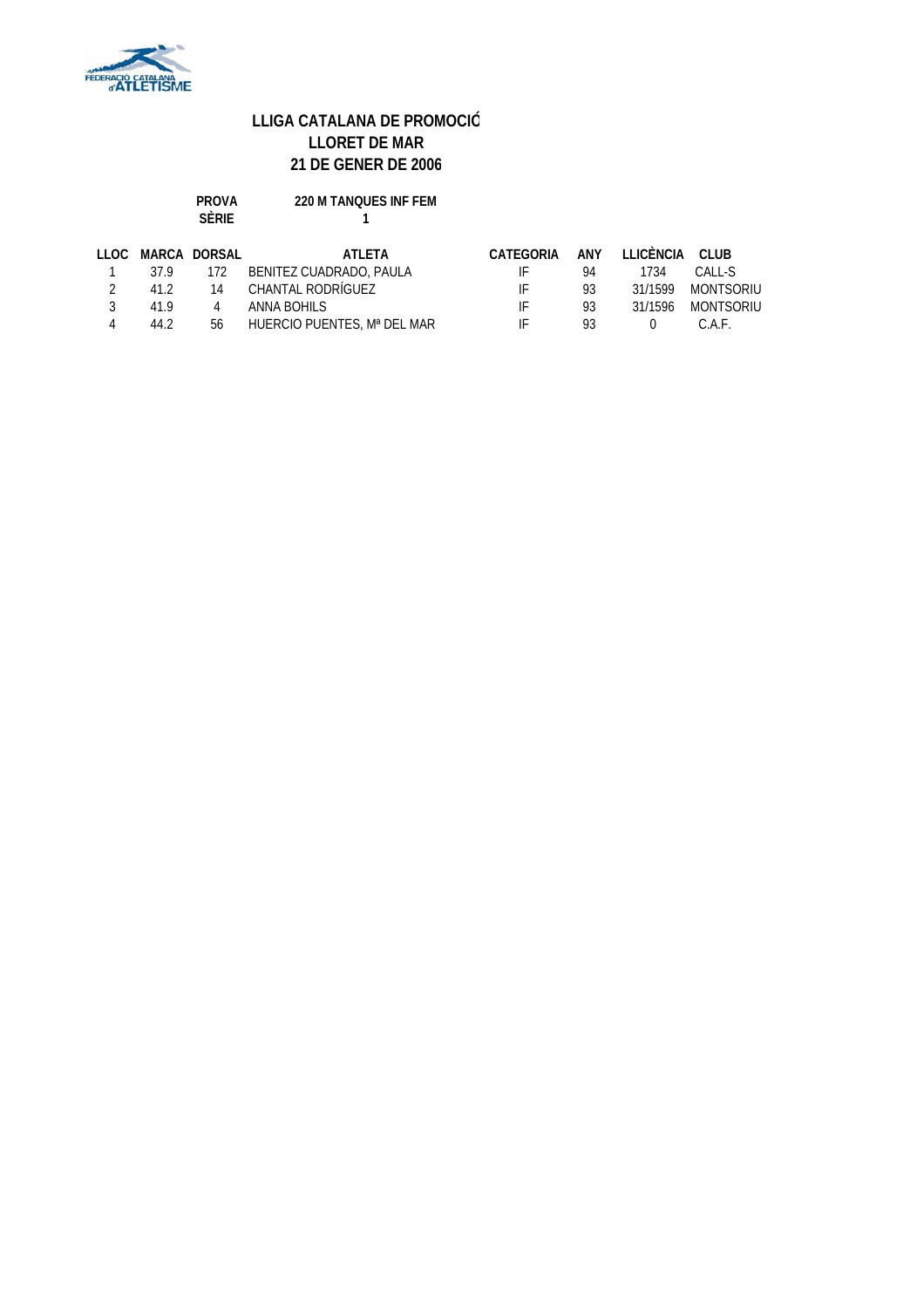

|        |       | <b>PROVA</b><br><b>SÈRIE</b> | 300 M TANOUES CAD. MASC        |           |     |                  |                    |
|--------|-------|------------------------------|--------------------------------|-----------|-----|------------------|--------------------|
| LLOC   |       | <b>MARCA DORSAL</b>          | <b>ATLETA</b>                  | CATEGORIA | ANY | <b>LLICÈNCIA</b> | <b>CLUB</b>        |
|        | 46.8  | 22                           | CAPELL AYLAGAS, MARC           | <b>CM</b> | 91  | CL15904          | <b>GEIEG</b>       |
| 2      | 50.4  | 273                          | CORDERO MONTILLA, ANGELLO      | <b>CM</b> | 91  | 0                | CALL-S             |
| 3      | 51.0  | 120                          | TAULER COMA-CROS, JOAN         | <b>CM</b> | 91  | $\Omega$         | <b>GICB-CAP</b>    |
| 4      | 51.4  | 272                          | <b>VENABENTE ROSTAN, OSCAR</b> | <b>CM</b> | 91  | 0                | L CAMPALANS        |
|        |       | <b>PROVA</b><br><b>SÈRIE</b> | 300 M TANOUES CAD. MASC<br>2   |           |     |                  |                    |
| 11 OC. | MARCA | <b>DORSAL</b>                | ATLETA                         | CATEGORIA | ANY | <b>LLICÈNCIA</b> | CLUB.              |
|        | 46.7  | 271                          | SICART MORAGAS, NIL            | <b>CM</b> | 91  | $\Omega$         | <b>L CAMPALANS</b> |
| 2      | 48.7  | 63                           | MONTERO HERNÁNDEZ, CHRISTIAN   | <b>CM</b> | 91  | 0                | <b>GICB-CAP</b>    |
| 3      | 55.7  | 187                          | <b>COMAS BURCET, JORDI</b>     | <b>CM</b> | 91  | 1749             | CALL-S             |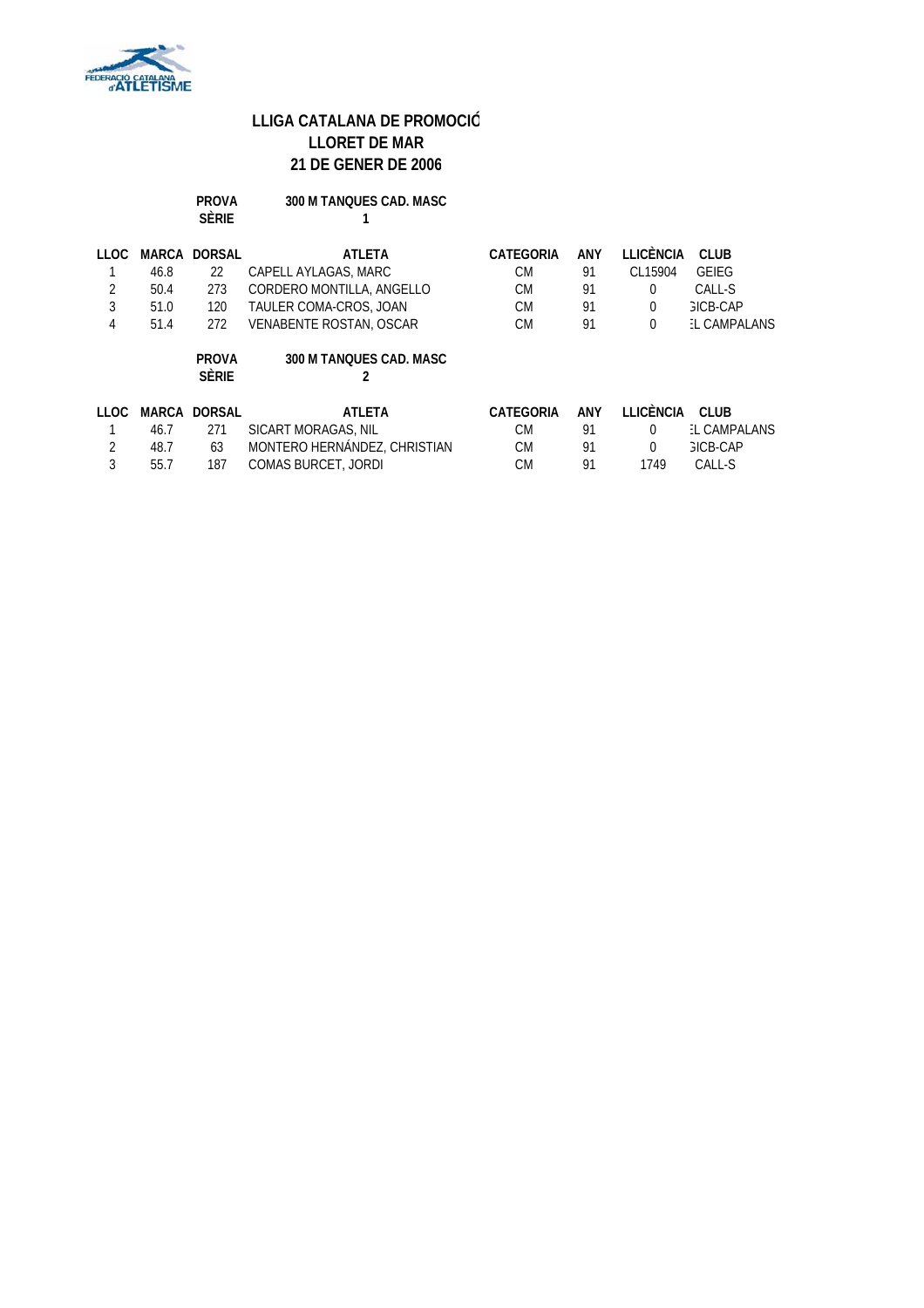

| <b>PROVA</b> | 300 M TANQUES CAD. FEM |
|--------------|------------------------|
| SÈRIF        |                        |

| LLOC |        | MARCA DORSAL | ATI FTA                    | CATEGORIA | ANY | LLICÈNCIA | CLUB.        |
|------|--------|--------------|----------------------------|-----------|-----|-----------|--------------|
|      | 53.5   | 28           | ESCRIBANO ROCAS, JÈSSICA   | C.F       | 91  | CT15374   | GEIFG        |
|      | 54.9   | 84           | PADROSA CROS, RAQUEL       | СF        | 92  | 288       | C.N.O.       |
|      | 1:00.7 | 209          | MITJAVILA GUTIÉRREZ, NÚRIA | СF        | 92  | $\Omega$  | I.D.CASSÀ    |
| 4    | 1:01.8 | 27           | GIRONA ALARCÓN, LAURA      | СF        | 91  |           | <b>GEIFG</b> |
| Б.   | 1:04.1 | 23           | FARRES SERIÑÀ, LAIA        | C.F       | 01  |           | <b>GEIFG</b> |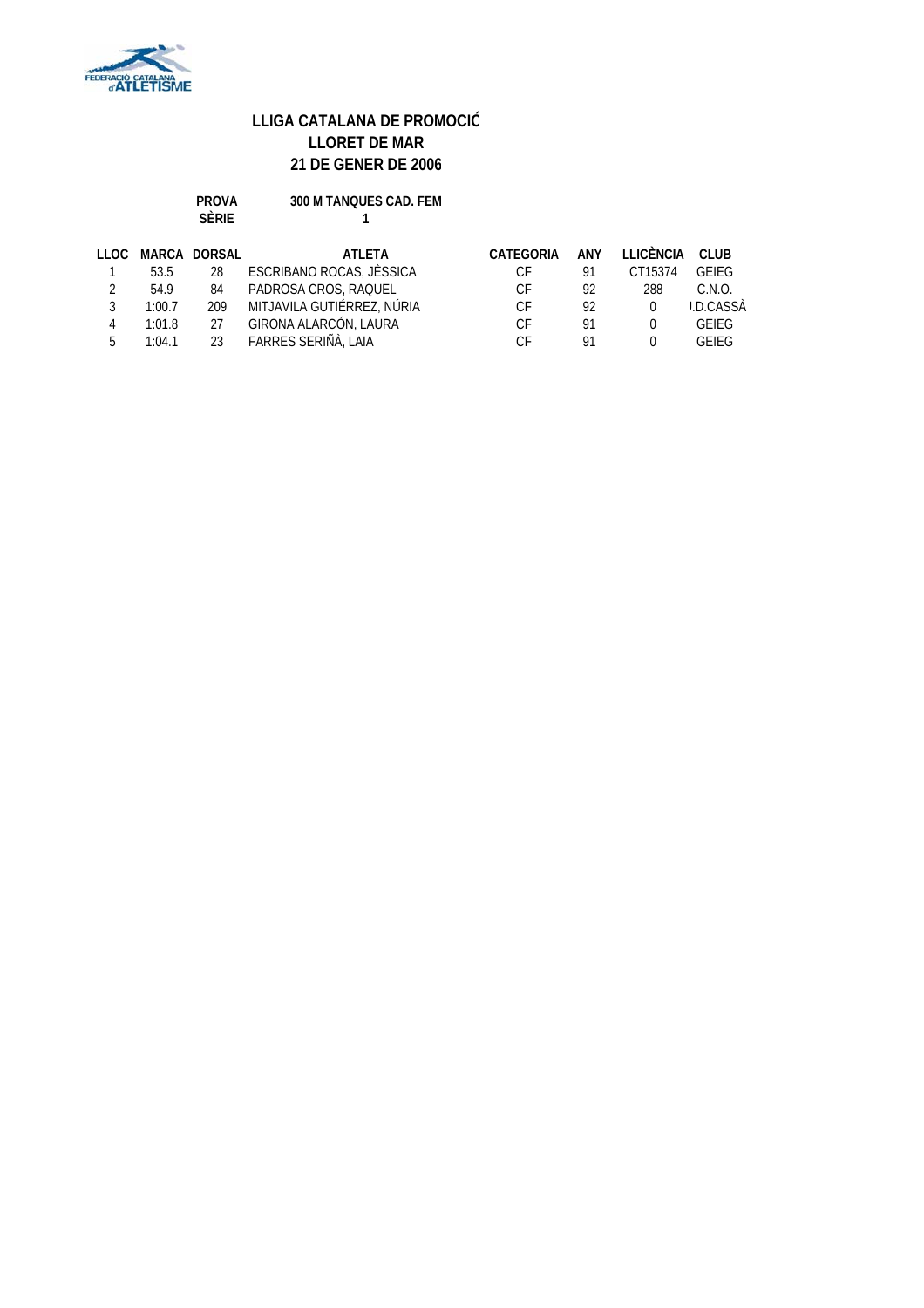

#### **PROVA 600 M ALEVÍ MASC**

|                |        | LLOC MARCA DORSAL | ATI FTA                              | CATEGORIA ANY LLICÈNCIA CLUB |     |          |                 |
|----------------|--------|-------------------|--------------------------------------|------------------------------|-----|----------|-----------------|
|                |        |                   | 1 2:11.9 107 MASSA PIRES, NARCÍS     | AM                           | 95. | $\Omega$ | <b>GICB-CAP</b> |
| $\overline{2}$ | 2:16.6 |                   | 156 ZAMBRAMA SORIANO, DIEGO          | AM                           | 95. | 1718     | CALL-S          |
| $\sim$ 3       | 2:25.9 |                   | 149       CORDERO MONTILLA, JONATHAN | AM                           | 95. | 1711     | CALL-S          |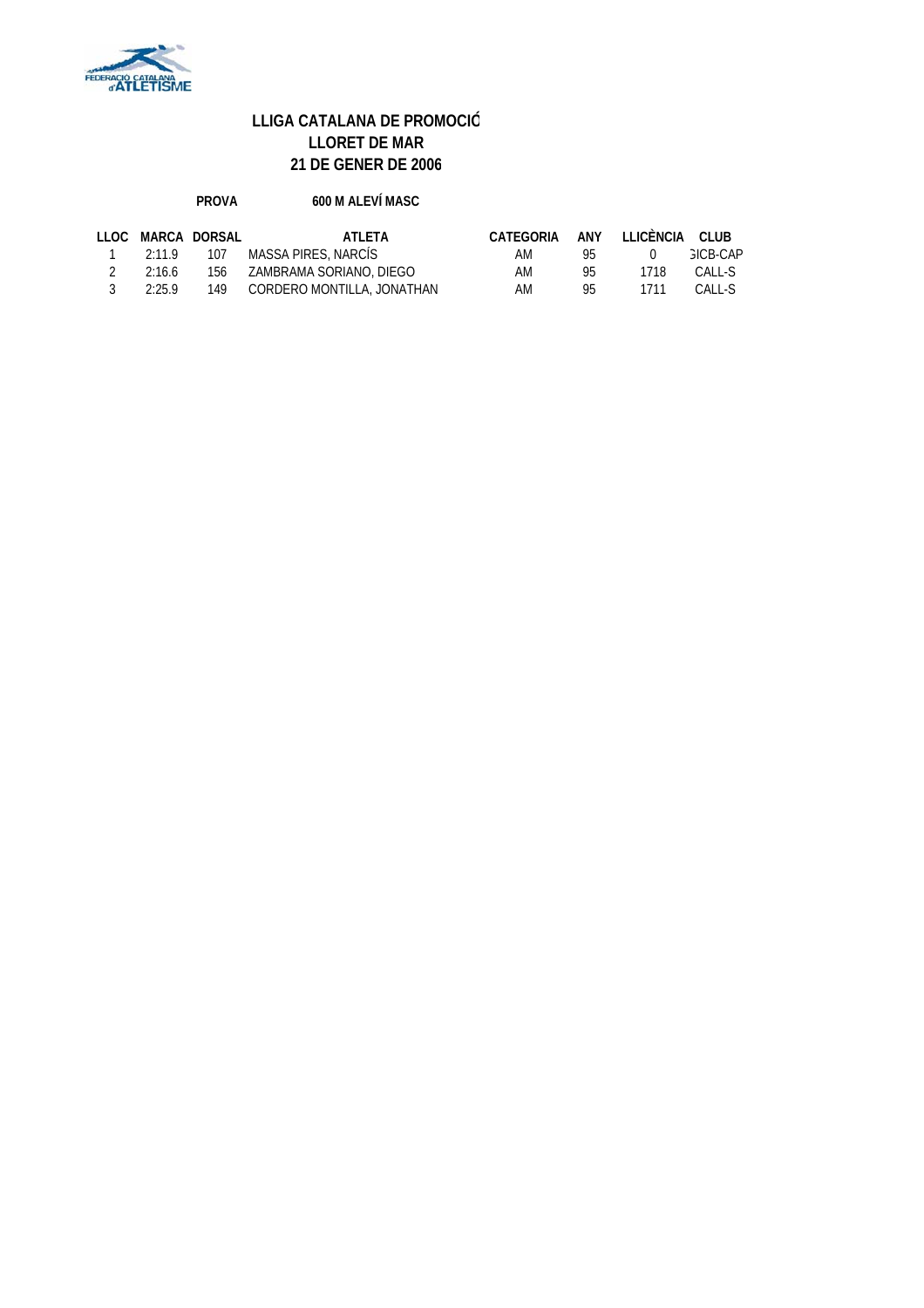

#### **PROVA 600 M ALEVÍ FEM**

| LLOC. |        | MARCA DORSAL | ATI FTA                      | <b>CATEGORIA</b> | ANY | LLICÈNCIA | <b>CLUB</b>  |
|-------|--------|--------------|------------------------------|------------------|-----|-----------|--------------|
|       | 1:56.4 | 98           | HERNANDEZ ARTEAGA, LAURA     | AF               | 95  | 2535      | C.N.O.       |
|       | 2:15.1 | 211          | MUNERA MUÑOZ, PATRICIA       | AF               | 96  |           | CALL-S       |
|       | 2:18.7 | 158          | BENITEZ CUADRADO, ANDREA     | AF               | 95  | 1720      | CALL-S       |
|       | 2:21.4 | 210          | GIRONA ALARCÓN, MARTA        | AF               | 95  |           | <b>GEIEG</b> |
| 5     | 2:39.0 | 197          | CASANOVAS FULCARA, ELIA      | AF               | 96  |           | <b>GEIEG</b> |
|       | 3:06.0 | 54           | LLISTOSELLA PALOMERAS, CARLA | AF               | 96  |           | <b>GFIFG</b> |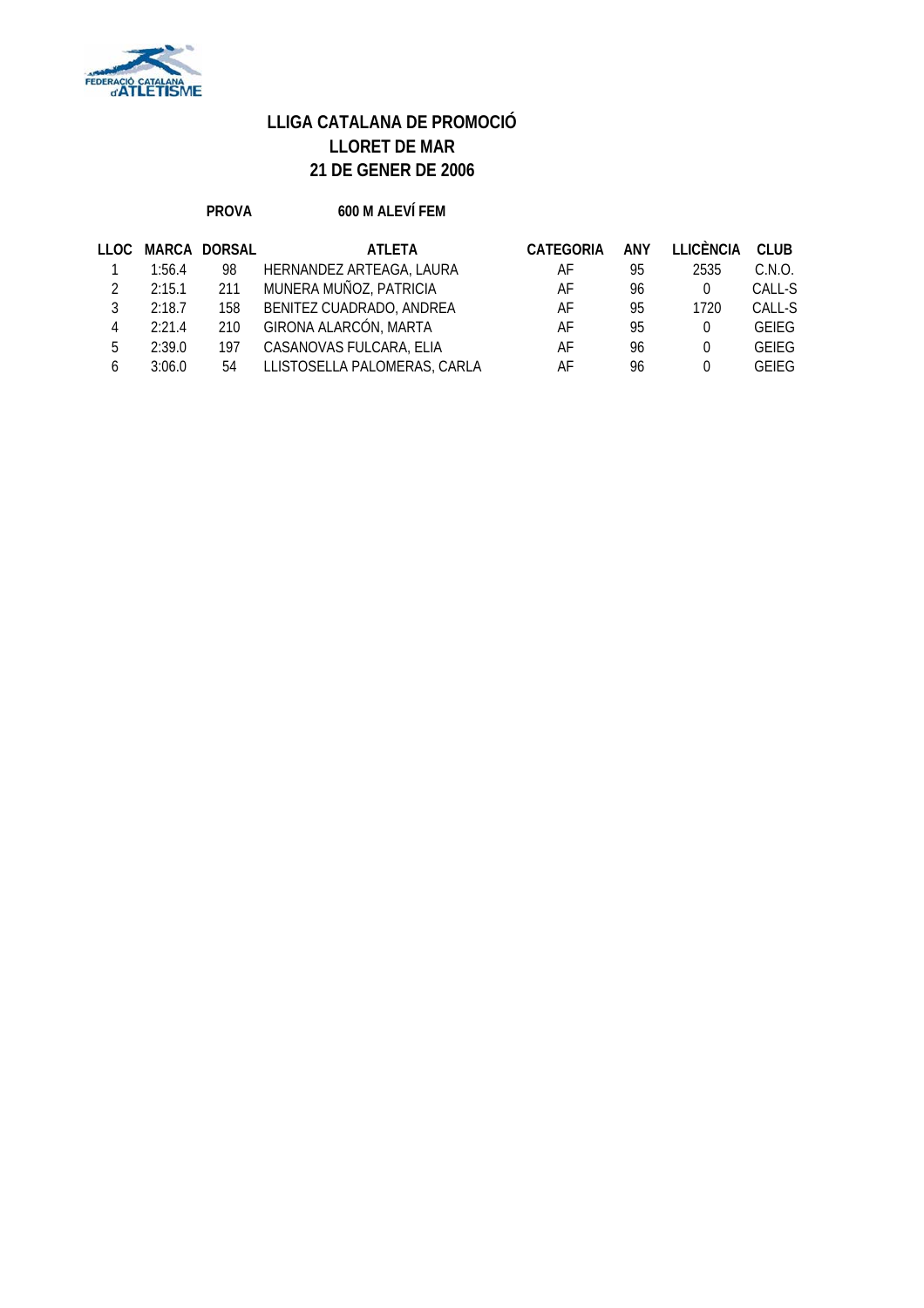

#### PROVA 600 M CADET MASC

|               |        | LLOC MARCA DORSAL | ATI FTA                         | CATEGORIA ANY LLICÈNCIA CLUB |     |               |              |
|---------------|--------|-------------------|---------------------------------|------------------------------|-----|---------------|--------------|
|               | 1:31.3 |                   | 285 CARRILLO VIÑAS, JOSEP RAMON | CM -                         | 91  | (1)           | <b>GEIEG</b> |
| $\mathcal{P}$ | 1:40.0 |                   | 22         CAPELL AYLAGAS, MARC | CM.                          | -91 | CL15904 GEIEG |              |
| $\mathcal{R}$ | 1:44.9 |                   | 198 WHITLAU TEIXIDO, NICK       | CM.                          | -91 | $\Omega$      | <b>GEIEG</b> |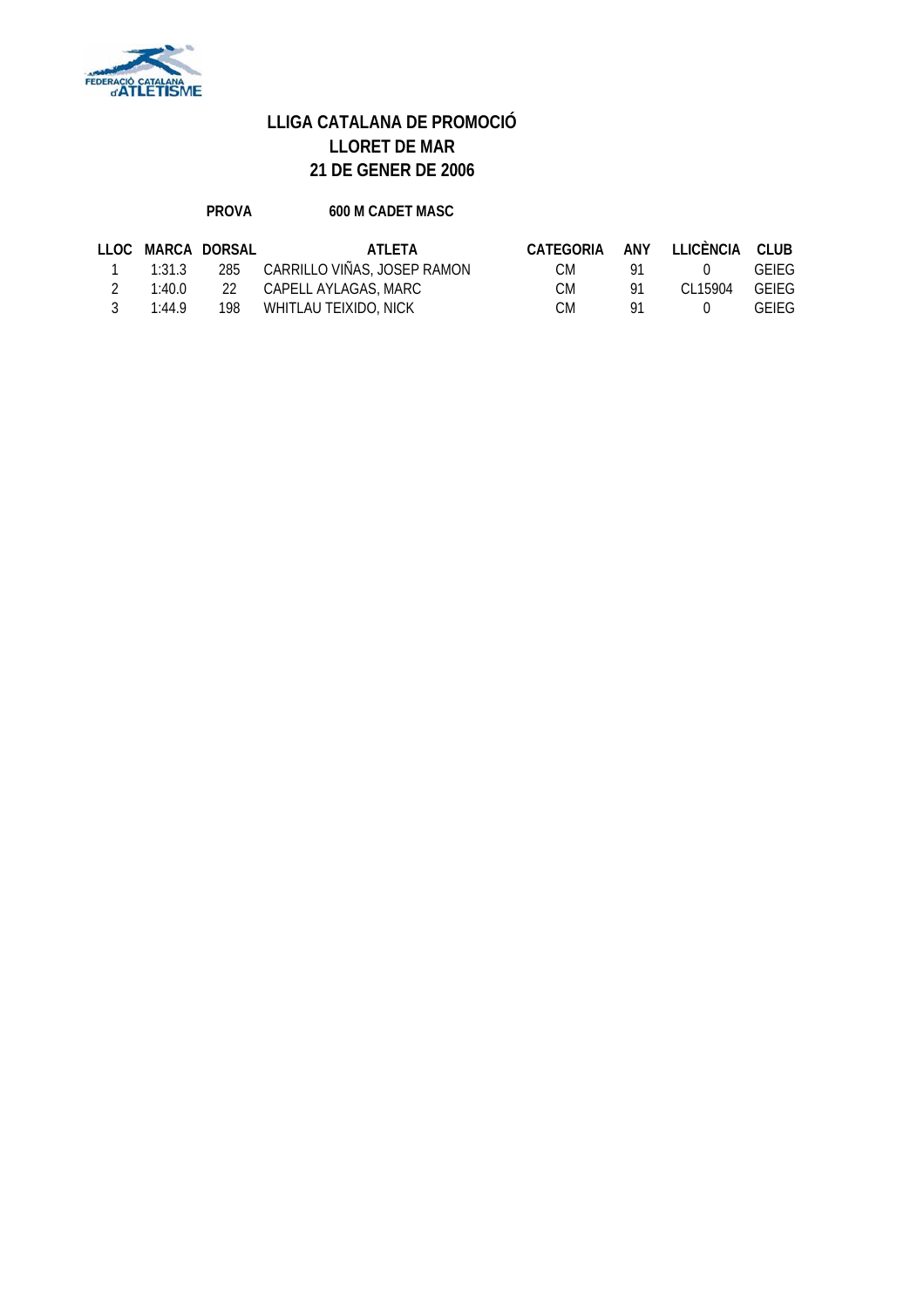

#### **PROVA 600 M CADET FEM**

|                   |        | LLOC MARCA DORSAL | ATI FTA                    | CATEGORIA |     | ANY LLICÈNCIA CLUB |                 |
|-------------------|--------|-------------------|----------------------------|-----------|-----|--------------------|-----------------|
| $\overline{1}$    | 1:50.9 |                   | 85 SANTOS FERRES, JÚLIA    | CE.       | 92. | 70                 | C.N.O.          |
| $\mathcal{P}$     | 1:52.4 |                   | 123 SUBIRANA FRIGOLA, ANNA | CE.       | 91. | $\Omega$           | <b>GICB-CAP</b> |
| 3                 | 1:59.5 |                   | 83 MARGUÍ SOLÀ, JUDITH     | CE.       | 92  | 1971               | C.N.O.          |
| $\mathbf{\Delta}$ | 2:03.9 |                   | 193 MARTINEZ GOBEL, NADINE | C.F       | 92  | 1755               | CALL-S          |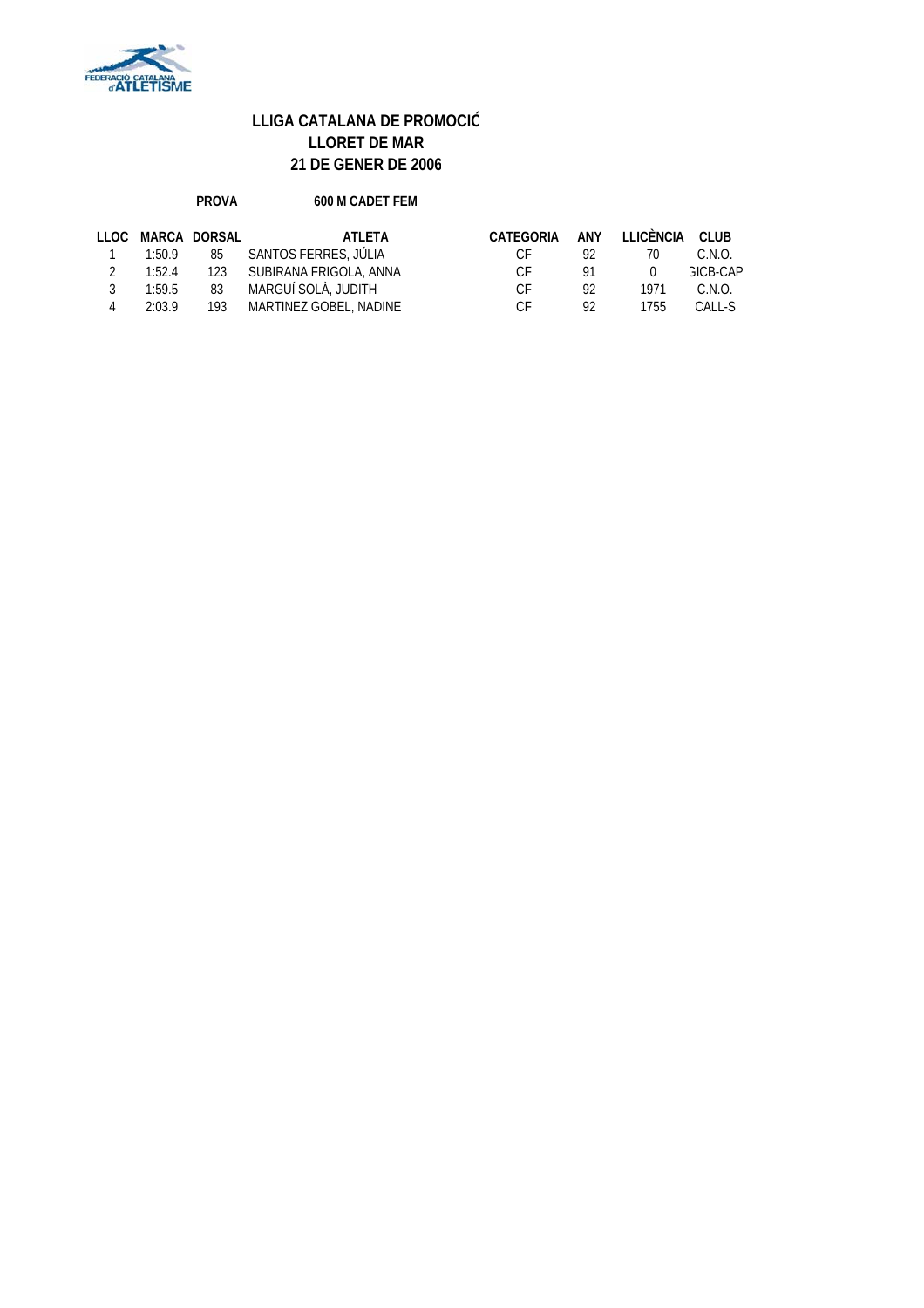

#### **PROVA 3000 M MARXA INFA I CAD FEM**

|  | LLOC MARCA DORSAL | ATI FTA                              | CATEGORIA ANY LLICÈNCIA CLUB |  |          |
|--|-------------------|--------------------------------------|------------------------------|--|----------|
|  |                   | 23:15.3 276 CARABÚS COSTA, MERITXELL |                              |  | JD CASSÀ |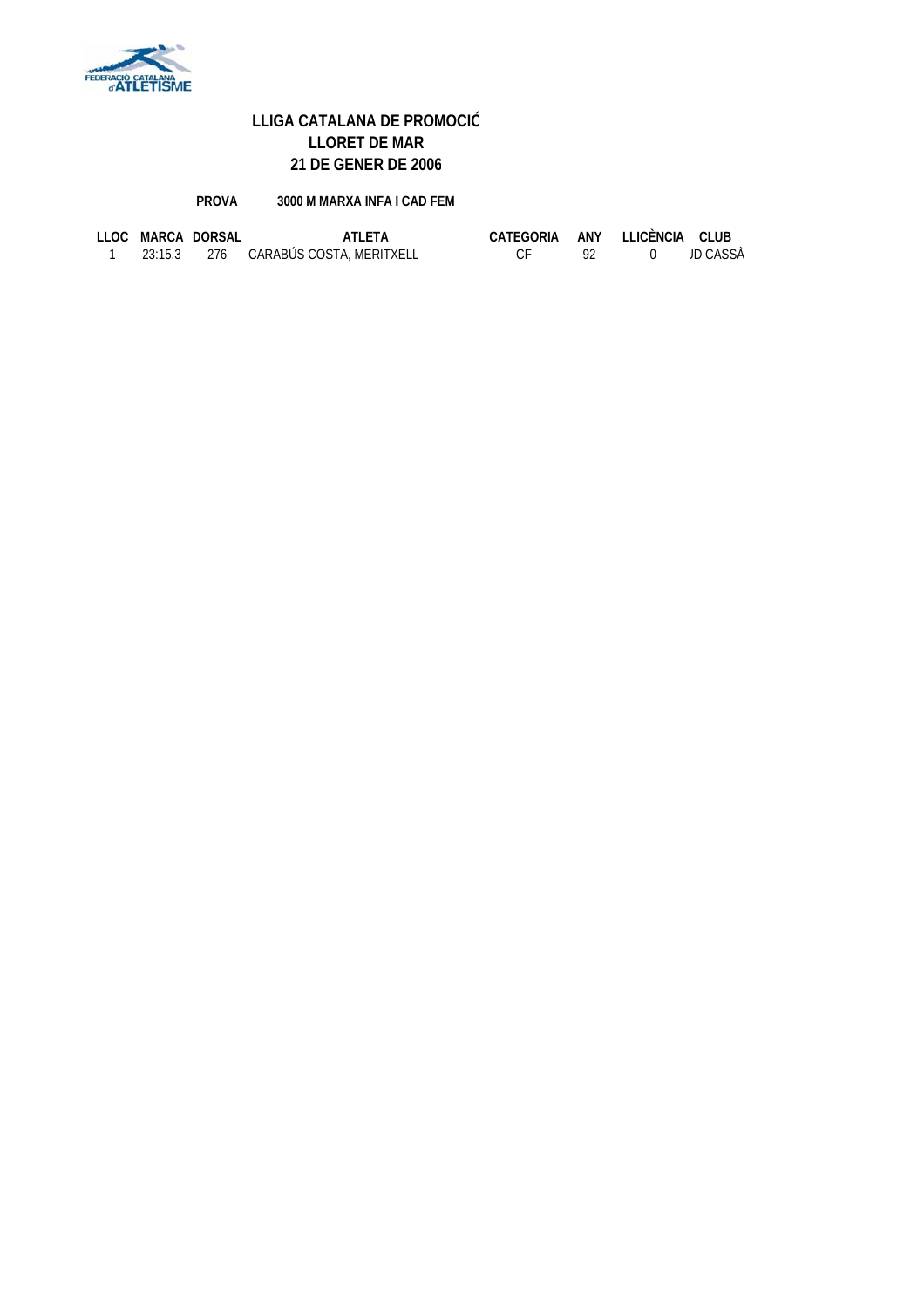

**PROVA PES ALEVI MASC - 2KG**

| LLOC | MARCA | DORSAL | ATLETA                     | CAT. | ANY | LLICÈNCIA | CLUB            | $\overline{1}$ |  |
|------|-------|--------|----------------------------|------|-----|-----------|-----------------|----------------|--|
|      | 6.85  | 149    | CORDERO MONTILLA, JONATHAN | AM   | 95  | 1711      | CALL-S          |                |  |
|      | 6.14  | 284    | ARMENGOL VEE LEVON         | AM   | 96  |           | A CALELLA       |                |  |
|      | 6.12  | 107    | MASSA PIRES, NARCÍS        | AM   | 95  | 0         | <b>GICB-CAP</b> |                |  |
| 4    | 4.89  | 281    | DURAN LLIGOÑA, JOSEP       | ΑM   | 95  | $\Omega$  | A CALELLA       |                |  |
|      | 4.24  | 156    | ZAMBRAMA SORIANO, DIEGO    | ΑM   | 95  | 1718      | CALL-S          |                |  |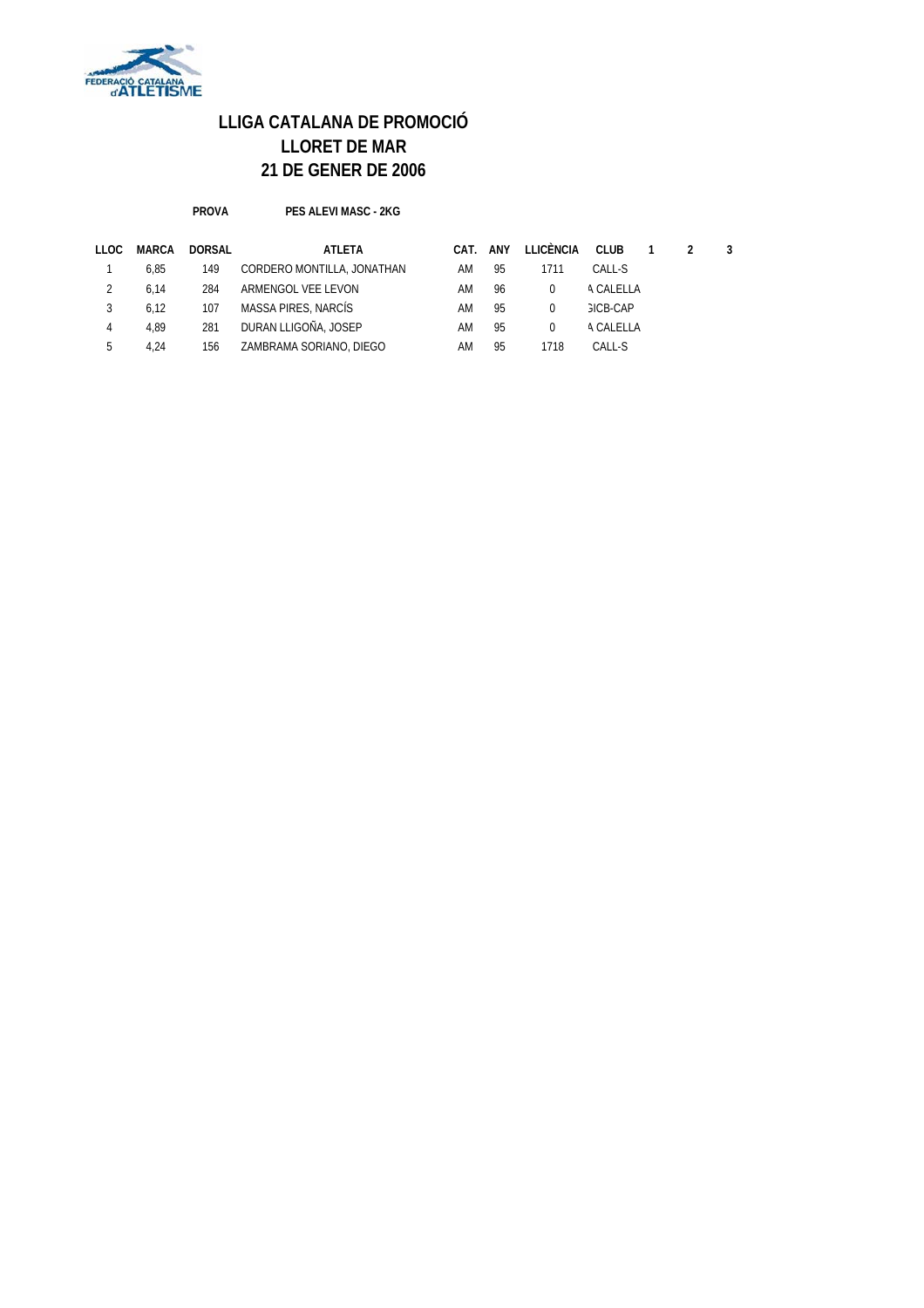

**PROVA PES ALEVÍ FEM- 2KG**

| LLOC | MARCA | DORSAL | ATLETA                       | CAT. | ANY | LLICÈNCIA | CLUB       |  |  |
|------|-------|--------|------------------------------|------|-----|-----------|------------|--|--|
|      | 5.72  | 282    | COLOMINAS PERA, MIREIA       | AF   | 95  |           | CA CALELLA |  |  |
|      | 5.65  | 54     | LLISTOSELLA PALOMERAS, CARLA | AF   | 96  |           | GEIEG      |  |  |
|      | 4.93  | 210    | GIRONA ALARCÓN, MARTA        | AF   | 95  |           | GEIEG      |  |  |
|      | 3.6   | 197    | CASANOVAS FULCARA, ELIA      | AF   | 96  |           | GEIEG      |  |  |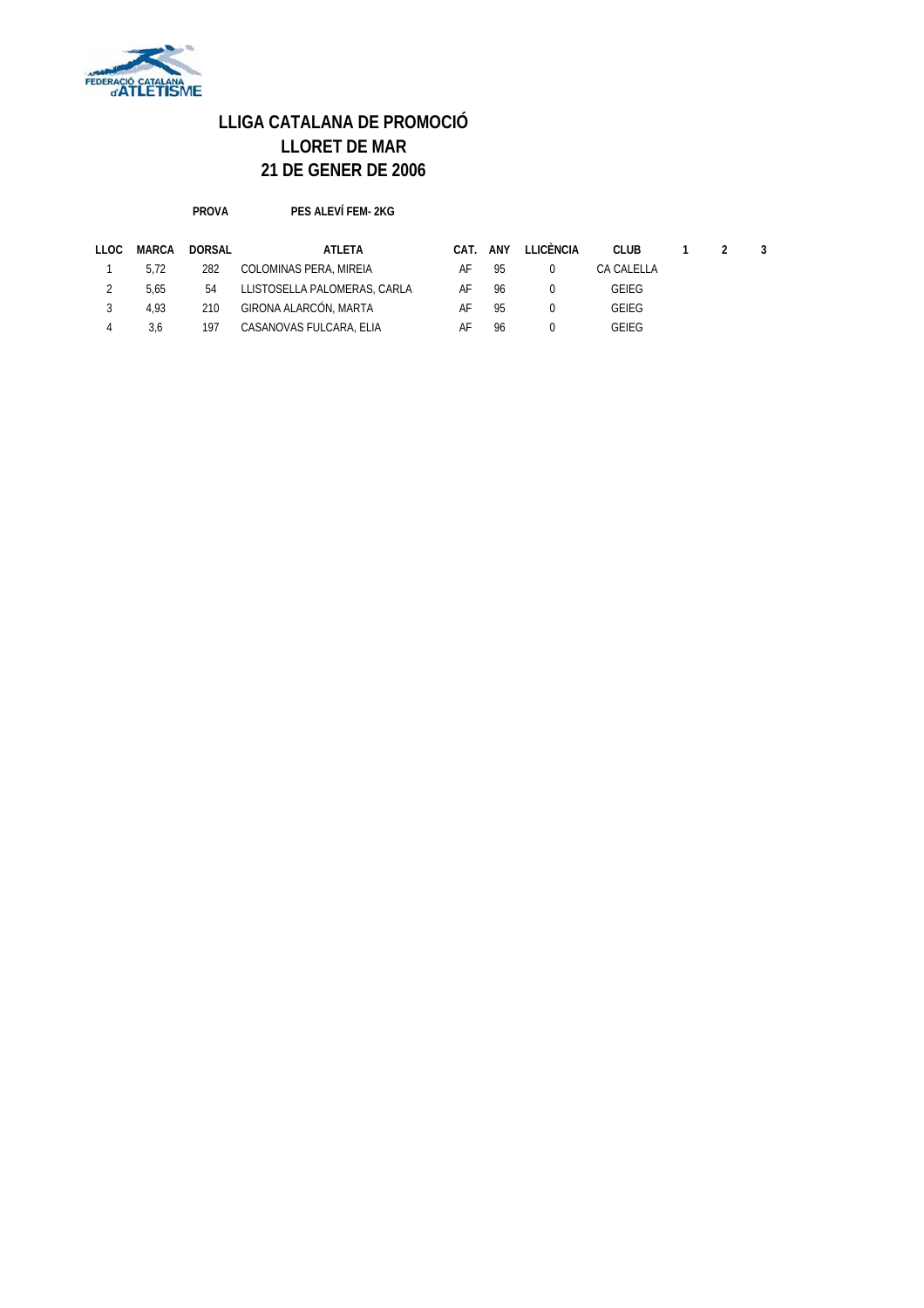

**PROVA PES INFANTIL MASCULÍ - 3 KG**

| LLOC | <b>MARCA</b> | <b>DORSAL</b> | <b>ATLETA</b>           | CAT. | <b>ANY</b> | <b>LLICÈNCIA</b> | <b>CLUB</b>      | 2 | 3 |
|------|--------------|---------------|-------------------------|------|------------|------------------|------------------|---|---|
|      | 6,65         | 114           | MIELGO VALDEPEÑAS, ALEX | IM   | 93         | $\mathbf 0$      | <b>GICB-CAP</b>  |   |   |
| 2    | 6,64         | 108           | SAMURA, ALI             | IM   | 94         | $\mathbf 0$      | <b>GICB-CAP</b>  |   |   |
| 3    | 6,12         | 6             | PAU CARO                | IM   | 94         | 31/1589          | <b>R CARULLA</b> |   |   |
| 4    | 5,88         | 13            | ANIOL PUJOLRÀS          | IM   | 94         | 31/1588          | <b>R CARULLA</b> |   |   |
| 5    | 5,54         |               | ALVARO MEDINA           | IM   | 94         | 31/1587          | <b>R CARULLA</b> |   |   |
| 6    | 5,5          | 16            | JORDI RUBIO             | IM   | 93         | 31/1604          | <b>MONTSORIU</b> |   |   |
|      | 5,04         | 12            | PAU PUJOL               | IM   | 93         | 31/1603          | <b>MONTSORIU</b> |   |   |
| 8    | 4.95         | 275           | COMA SERRA, MARC        | IM   | 94         | $\Omega$         | <b>JD CASSA</b>  |   |   |
| 9    | 4,93         | 110           | ALABERT ALDANA, MARTÍ   | IM   | 94         | $\Omega$         | <b>GICB-CAP</b>  |   |   |
| 10   | 4,25         | 17            | <b>XAVI RUBIO</b>       | IM   | 93         | 31/1605          | <b>MONTSORIU</b> |   |   |
|      |              |               |                         |      |            |                  |                  |   |   |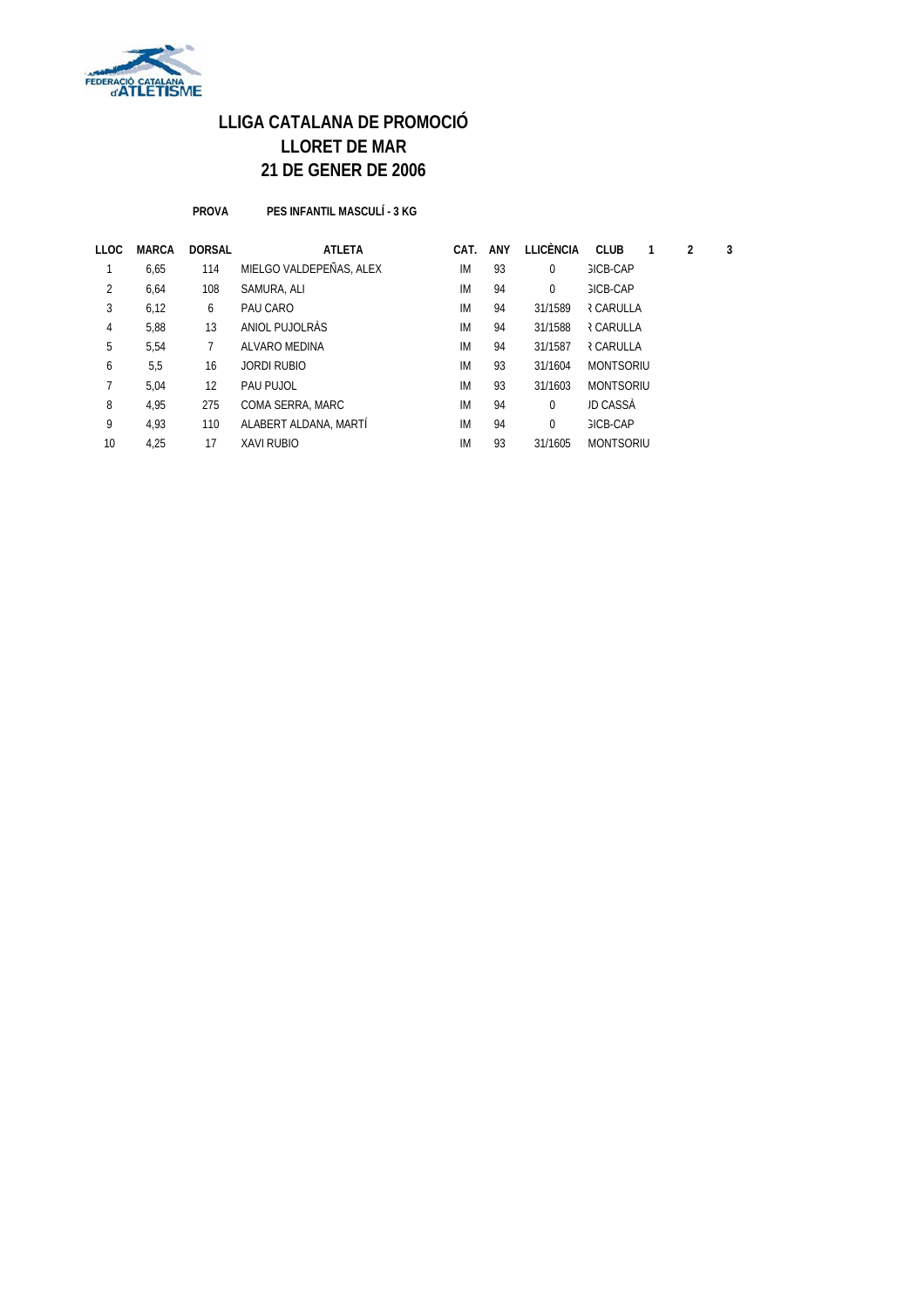

**PROVA CADET FEMENÍ - 3 KG**

| LLOC | <b>MARCA</b> | <b>DORSAL</b> | ATLETA                   | CAT. | ANY | LLICÈNCIA | <b>CLUB</b>          | 2 | 3 |
|------|--------------|---------------|--------------------------|------|-----|-----------|----------------------|---|---|
|      | 6,64         | 276           | CARABÚS COSTA, MERITXELL | CF   | 92  |           | UD CASSA             |   |   |
| 2    | 6,29         | 280           | VILÀ PARELLA, VANESA     | CF   | 92  |           | CA CALELLA           |   |   |
| 3    | 6.13         | 122           | AROSTEGUI LOPEZ, ANNA    | СF   | 92  | 0         | GICB-CAP             |   |   |
| 4    | 5.79         | 125           | FERRER ROMERO, CLAUDIA   | CF   | 92  | 0         | GICB-CAP             |   |   |
| 5    | 5.58         | 61            | ANTOUKH, ANASTÀSIA       | CF   | 92  | 0         | GICB-CAP             |   |   |
| 6    | 5,40         | 18            | LAURA TALLEDA            | СF   | 92  | 31/1601   | <b>IES MONTSORIU</b> |   |   |
|      | 4.79         | 126           | MIRET PUIG, PRABHA       | CF   | 91  |           | GICB-CAP             |   |   |
| 8    | 4.22         | 9             | NÚRIA OUÍLEZ             | СF   | 92  | 31/1598   | <b>IES MONTSORIU</b> |   |   |

|      |              | <b>PROVA</b>  | INFANTI FEMENÍ - 3 KG      |      |     |           |             |  |   |
|------|--------------|---------------|----------------------------|------|-----|-----------|-------------|--|---|
| LLOC | <b>MARCA</b> | <b>DORSAL</b> | <b>ATLETA</b>              | CAT. | ANY | LLICÈNCIA | <b>CLUB</b> |  | 3 |
|      | 5.47         | 279           | ORTIZ NAVARRO, SARA        | IF   | 93  |           | CA CALELLA  |  |   |
|      | 5.32         | 182           | MORENO MORTE, VANESA       | IF   | 94  | 1744      | CALL-S      |  |   |
| 3    | 4.95         | 171           | KURYACHA, VICTORIA         | IF   | 94  | 1733      | CALL-S      |  |   |
| 4    | 4.92         | 283           | CARNICERO FERNANDEZ, NURIA | IF   | 94  |           | CA CALELLA  |  |   |
| 5    | 4.25         | 175           | CABEZAS EXTREMERA, ARIADNA | IF   | 94  | 1737      | CALL-S      |  |   |
| 6    | 3.66         | 181           | MONTIEL SANCHEZ, LAURA     | IF   | 94  | 1743      | CALL-S      |  |   |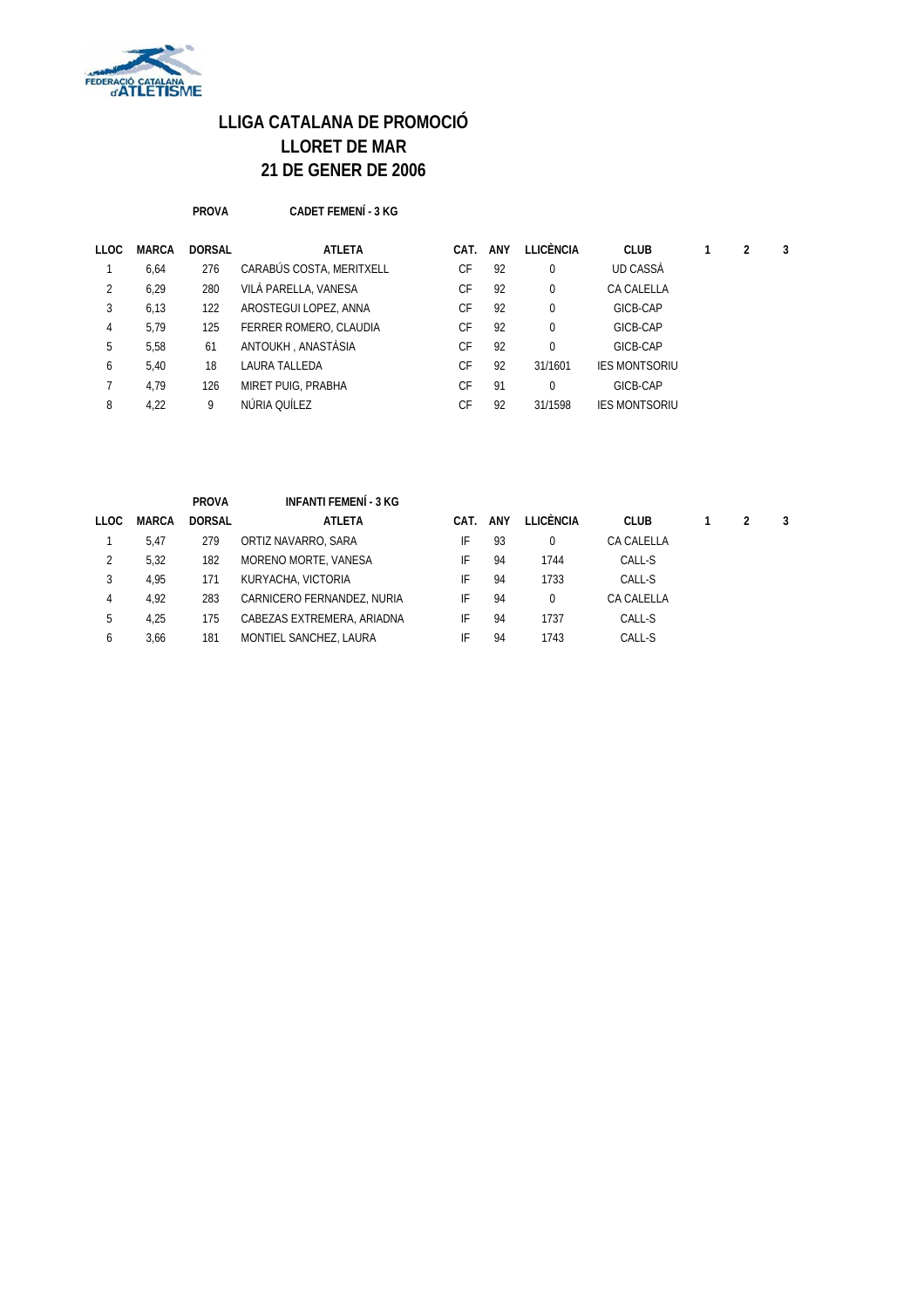

**PROVA PES CADET MASCULÍ - 4 KG**

| LLOC | <b>MARCA</b> | <b>DORSAL</b> | <b>ATLETA</b>              | CAT.      | ANY | LLICÈNCIA   | <b>CLUB</b>      |  | 3 |
|------|--------------|---------------|----------------------------|-----------|-----|-------------|------------------|--|---|
|      | 11,82        | 271           | SICART MORAGAS, NIL        | <b>CM</b> | 91  | $\mathbf 0$ | RAFAEL CAMPALANS |  |   |
| 2    | 10.19        | 219           | NUÑEZ SEVILLANO, SERGI     | <b>CM</b> | 91  | $\mathbf 0$ | C.A.CALELLA      |  |   |
| 3    | 8,54         | 272           | VENABENTE ROSTAN, OSCAR    | <b>CM</b> | 91  | $\mathbf 0$ | RAFAEL CAMPALANS |  |   |
| 4    | 8,21         | 273           | CORDERO MONTILLA, ANGELLO  | <b>CM</b> | 91  | $\mathbf 0$ | CALL-S           |  |   |
| 4    | 8,21         | 187           | <b>COMAS BURCET, JORDI</b> | <b>CM</b> | 91  | 1749        | CALL-S           |  |   |
| 6    | 6,94         | 116           | PUJADAS FARRÀS, ADRIÀ      | <b>CM</b> | 92  | $\mathbf 0$ | GICB-CAP         |  |   |
|      | 6,41         | 274           | COMA SERRA, DANI           | <b>CM</b> | 92  | $\mathbf 0$ | UD CASSA         |  |   |
| 8    | 6,13         | 118           | ALABERT ALDANA, ANIOL      | <b>CM</b> | 92  | $\Omega$    | GICB-CAP         |  |   |
| 9    | 5.79         | 64            | MAZA VILARDELL, MARC       | <b>CM</b> | 91  | $\mathbf 0$ | GICB-CAP         |  |   |
| 10   | 5,62         | 117           | JOFRA CASTELLS, MIQUEL     | СM        | 92  | $\Omega$    | GICB-CAP         |  |   |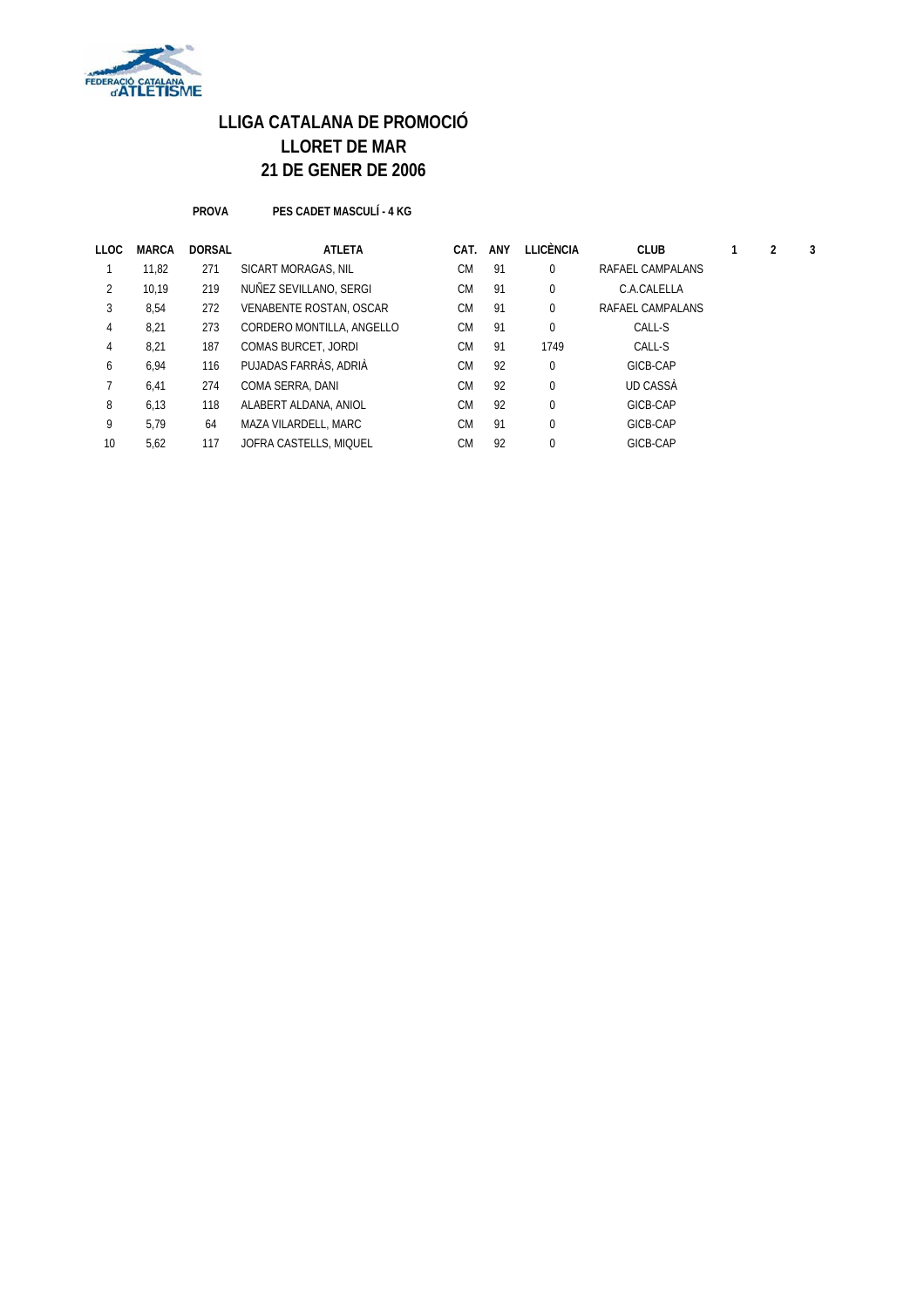

| <b>PROVA</b> | ALÇADA ALEVÍ MASC |
|--------------|-------------------|
|              |                   |

|   |            |        |                            |      |     |           |             |          |          | <b>ALCADES</b> |         |  |
|---|------------|--------|----------------------------|------|-----|-----------|-------------|----------|----------|----------------|---------|--|
|   | LLOC MARCA | DORSAL | ATLETA                     | CAT. | ANY | LLICÈNCIA | <b>CLUB</b> | 90       | 100      | 105            | 110 115 |  |
|   | 1.00       | 156    | ZAMBRAMA SORIANO, DIEGO    | AM   | 95  | 1718      | CALL-S      |          | $\Omega$ | XXX            |         |  |
|   | 1.00       | 284    | ARMENGOL VEE LEVON         | AM   | 96  | $\Omega$  | CA CALELLA  | $\Omega$ | $\Omega$ | XXX            |         |  |
| 3 | 1.00       | 281    | DURAN LLIGOÑA, JOSEP       | AM   | 95  |           | CA CALELLA  | XXO      | $\Omega$ | XXX            |         |  |
|   | .00        | 149    | CORDERO MONTILLA, JONATHAN | AM   | 95  | 1711      | CALL-S      |          | XO       | XXX            |         |  |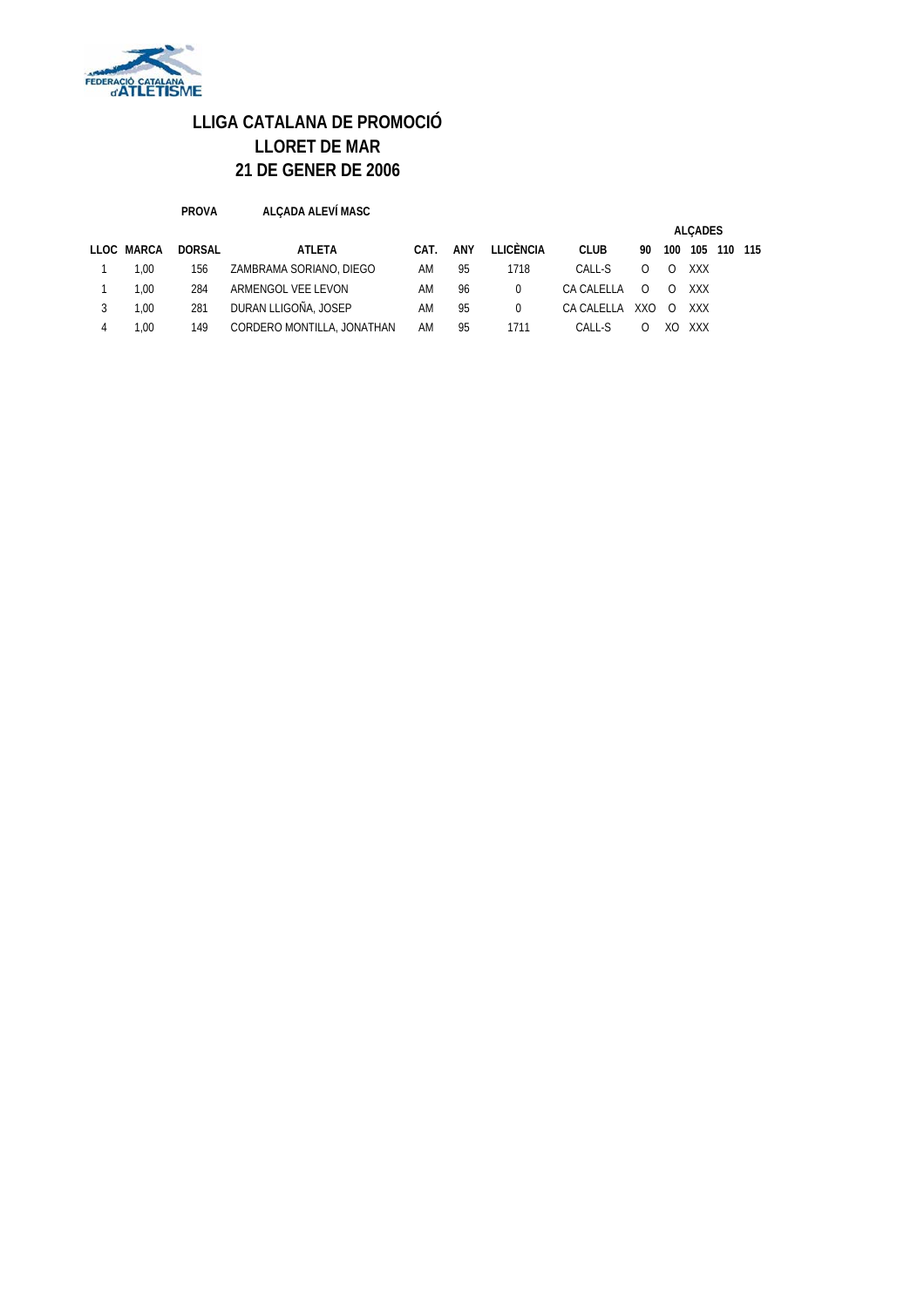

|            | <b>PROVA</b> | ALCADA ALEVÍ FEM      |      |     |           |                  |     |                |  |
|------------|--------------|-----------------------|------|-----|-----------|------------------|-----|----------------|--|
|            |              |                       |      |     |           |                  |     | <b>ALCADES</b> |  |
| LLOC MARCA | DORSAL       | ATLETA                | CAT. | ANY | LLICÈNCIA | <b>CLUB</b>      | 90. | 100 105 110    |  |
| 100        | 210          | GIRONA ALARCÓN, MARTA | AF   | 95  | $\Omega$  | GEIEG XXO XO XXX |     |                |  |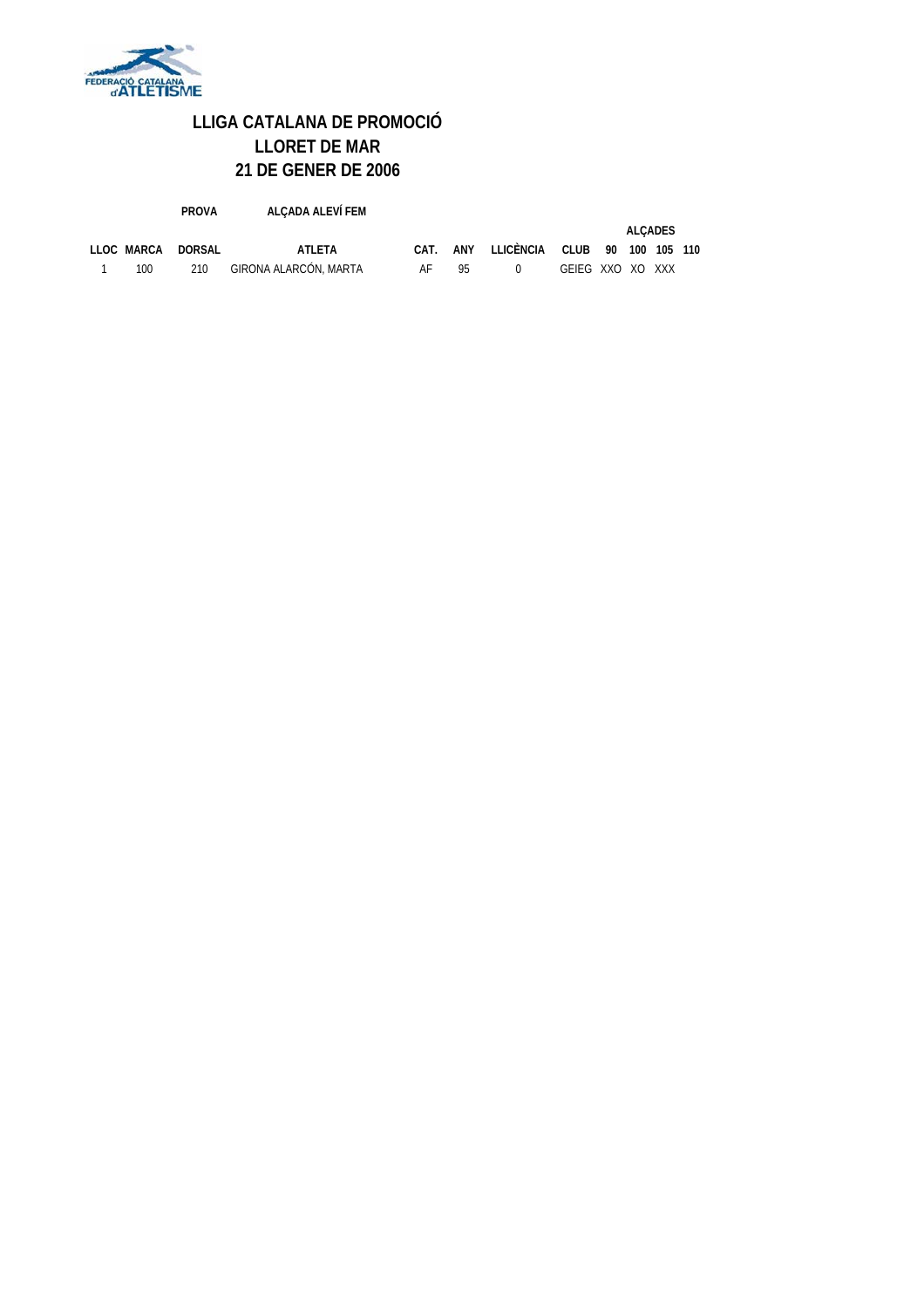

#### **PROVA ALÇADA INFANTIL I CADET FEMENÍ**

|    |            |               |                             |      |     |           |                      | <b>ALCADES</b> |            |          |                |            |         |     |     |
|----|------------|---------------|-----------------------------|------|-----|-----------|----------------------|----------------|------------|----------|----------------|------------|---------|-----|-----|
|    | LLOC MARCA | <b>DORSAL</b> | <b>ATLETA</b>               | CAT. | ANY | LLICÈNCIA | <b>CLUB</b>          | 100            | 110        | 115      | 120            | 125        | 130     | 133 | 135 |
|    | 133        | 83            | MARGUÍ SOLÀ. JUDITH         | СF   | 92  | 1971      | C.N.O.               | $\Omega$       | $\Omega$   | $\Omega$ | X <sub>O</sub> | 0          | XXO     | XO  | XXX |
| 2  | 125        | 31            | ARANJUELO PLANELLA, MÒNICA  | СF   | 91  | CT15373   | GEIEG                | $\Omega$       | $\Omega$   | $\Omega$ | 0              |            | XXO XXX |     |     |
| 3  | 125        | 56            | HUERCIO PUENTES. Mª DEL MAR | IF   | 93  | $\Omega$  | C.A.F.               | $\Omega$       | $\Omega$   | XXQ      | XO             | XXO XXX    |         |     |     |
| 4  | 120        | 85            | SANTOS FERRES, JÚLIA        | CF   | 92  | 70        | C.N.O.               | $\Omega$       | $\Omega$   | $\Omega$ | XO             | XXX        |         |     |     |
| 5  | 120        | 172           | BENITEZ CUADRADO, PAULA     | IF   | 94  | 1734      | CALL-S               |                |            | XQ       | XO             | <b>XXX</b> |         |     |     |
| 6  | 115        | 70            | MORENO SALO, MARTA          | IF   | 93  | $\Omega$  | C.A.F.               | 0              | 0          | XXO XXX  |                |            |         |     |     |
|    | 115        | 84            | PADROSA CROS, RAQUEL        | CF   | 92  | 288       | C.N.O.               | 0              | XO         | XXO XXX  |                |            |         |     |     |
| 8  | 110        | 14            | CHANTAL RODRÍGUEZ           | IF   | 93  | 31/1599   | <b>IES MONTSORIU</b> | 0              | XO         | XXX      |                |            |         |     |     |
| 9  | 110        | 4             | ANNA BOHILS                 | IF   | 93  | 31/1596   | <b>IES MONTSORIU</b> | 0              |            | XXO XXX  |                |            |         |     |     |
| 10 | 100        | 283           | CARNICERO FERNANDEZ, NURIA  | IF   | 94  | $\Omega$  | CA CALELLA           | $\Omega$       | <b>XXX</b> |          |                |            |         |     |     |
| 11 | 100        | 181           | MONTIEL SANCHEZ, LAURA      | IF   | 94  | 1743      | CALL-S               | 0              | <b>XXX</b> |          |                |            |         |     |     |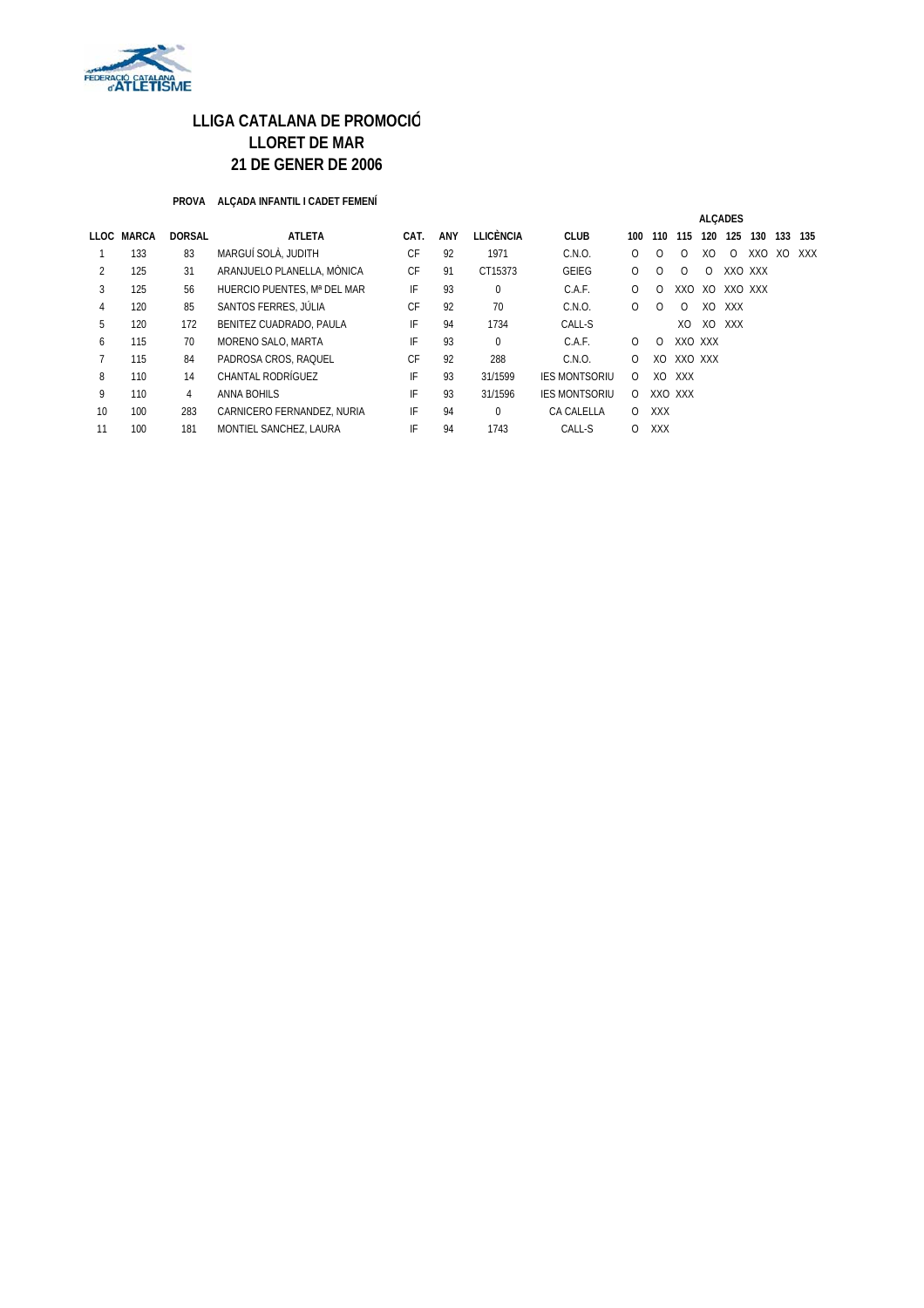

#### **PROVA ALÇADA INFANTIL I CADET MASCULÍ**

|                |          |               |                              |           |     |             |                        |            |                |                 |             |                | <b>ALCADES</b> |                |                |     |     |            |
|----------------|----------|---------------|------------------------------|-----------|-----|-------------|------------------------|------------|----------------|-----------------|-------------|----------------|----------------|----------------|----------------|-----|-----|------------|
| LLOC           | MARCA    | <b>DORSAL</b> | ATLETA                       | CAT.      | ANY | LLICÈNCIA   | CLUB                   | 110        | 120            | 125             | 130         | 135            |                | 145            | 150            | 153 | 155 | 156        |
| 1              | 1,55     | 271           | SICART MORAGAS, NIL          | <b>CM</b> | 91  | $\Omega$    | RAFAEL CAMPA           | $\Omega$   | 0              | $\Omega$        | $\Omega$    | $\Omega$       | $\Omega$       | $\Omega$       | $\Omega$       | 0   | 0   | <b>XXX</b> |
| $\overline{2}$ | 1,50     | 63            | MONTERO HERNÁNDEZ, CHRISTIAN | <b>CM</b> | 91  | 0           | GICB-CAP               | 0          | $\Omega$       | $\Omega$        | $\Omega$    | $\Omega$       | XX0            | X <sub>0</sub> | 0              | XXX |     |            |
| 3              | 1,50     | 278           | DURAN LLIGOÑA, ALBERT        | <b>CM</b> | 92  | $\Omega$    | CA CALELLA             |            |                |                 | $\Omega$    | $\Omega$       | XX0            | $\Omega$       | X <sub>0</sub> | XXX |     |            |
| 4              | 1,45     | 273           | CORDERO MONTILLA, ANGELLO    | <b>CM</b> | 91  | $\Omega$    | CALL-S                 | $\Omega$   | 0              | $\Omega$        | $\Omega$    | $\Omega$       | $\mathbf 0$    | X <sub>0</sub> | <b>XXX</b>     |     |     |            |
| 5              | 1,40     | 187           | COMAS BURCET, JORDI          | <b>CM</b> | 91  | 1749        | CALL-S                 | 0          | 0              | $\mathbf 0$     | $\mathbf 0$ | $\Omega$       | $\mathbf 0$    | <b>XXX</b>     |                |     |     |            |
| 6              | 1,35     | 272           | VENABENTE ROSTAN, OSCAR      | <b>CM</b> | 91  | $\Omega$    | RAFAEL CAMPA           | $\Omega$   | $\Omega$       | $\Omega$        | $\Omega$    | $\Omega$       | <b>XXX</b>     |                |                |     |     |            |
| 7              | 1.35     | 19            | <b>FERRAN TARRÉS</b>         | <b>CM</b> | 92  | 31/1606     | IES MONTSORIL 0        |            | $\Omega$       | XX <sub>0</sub> | $\Omega$    | X <sub>0</sub> | XXX            |                |                |     |     |            |
| 8              | 1,20     | 16            | <b>JORDI RUBIO</b>           | IM        | 93  | 31/1604     | <b>IES MONTSORIL 0</b> |            | $\Omega$       | <b>XXX</b>      |             |                |                |                |                |     |     |            |
| 8              | 1,20     | 7             | ALVARO MEDINA                | IM        | 94  | 31/1587     | <b>DR CARULLA</b>      | $\Omega$   | $\Omega$       | <b>XXX</b>      |             |                |                |                |                |     |     |            |
| 10             | 1.20     | 17            | <b>XAVI RUBIO</b>            | <b>IM</b> | 93  | 31/1605     | <b>IES MONTSORIL</b>   | $\Omega$   | X <sub>0</sub> | <b>XXX</b>      |             |                |                |                |                |     |     |            |
| 10             | 1,20     | 120           | TAULER COMA-CROS, JOAN       | <b>CM</b> | 91  | $\Omega$    | GICB-CAP               | $\Omega$   | X <sub>0</sub> | <b>XXX</b>      |             |                |                |                |                |     |     |            |
| 12             | 1,20     | 13            | ANIOL PUJOLRAS               | IM        | 94  | 31/1588     | DR CARULLA             | $\Omega$   |                | XX0 XXX         |             |                |                |                |                |     |     |            |
| 13             | 1,10     | 118           | ALABERT ALDANA, ANIOL        | <b>CM</b> | 92  | $\mathbf 0$ | GICB-CAP               | $\Omega$   | <b>XXX</b>     |                 |             |                |                |                |                |     |     |            |
| 13             | 1,10     | 12            | PAU PUJOL                    | IM        | 93  | 31/1603     | <b>IES MONTSORIL</b>   | $\Omega$   | <b>XXX</b>     |                 |             |                |                |                |                |     |     |            |
| 15             | 1,10     | 114           | MIELGO VALDEPEÑAS, ALEX      | IM        | 93  | $\Omega$    | GICB-CAP               | XO.        | XXX            |                 |             |                |                |                |                |     |     |            |
| 16             | $\Omega$ | 6             | PAU CARO                     | IM        | 94  | 31/1589     | DR CARULLA             | <b>XXX</b> |                |                 |             |                |                |                |                |     |     |            |
| 17             | $\Omega$ | 110           | ALABERT ALDANA, MARTÍ        | <b>IM</b> | 94  | $\Omega$    | GICB-CAP               | <b>XXX</b> |                |                 |             |                |                |                |                |     |     |            |
| 18             | 0        | 108           | SAMURA, ALI                  | IM        | 94  | $\Omega$    | GICB-CAP               | <b>XXX</b> |                |                 |             |                |                |                |                |     |     |            |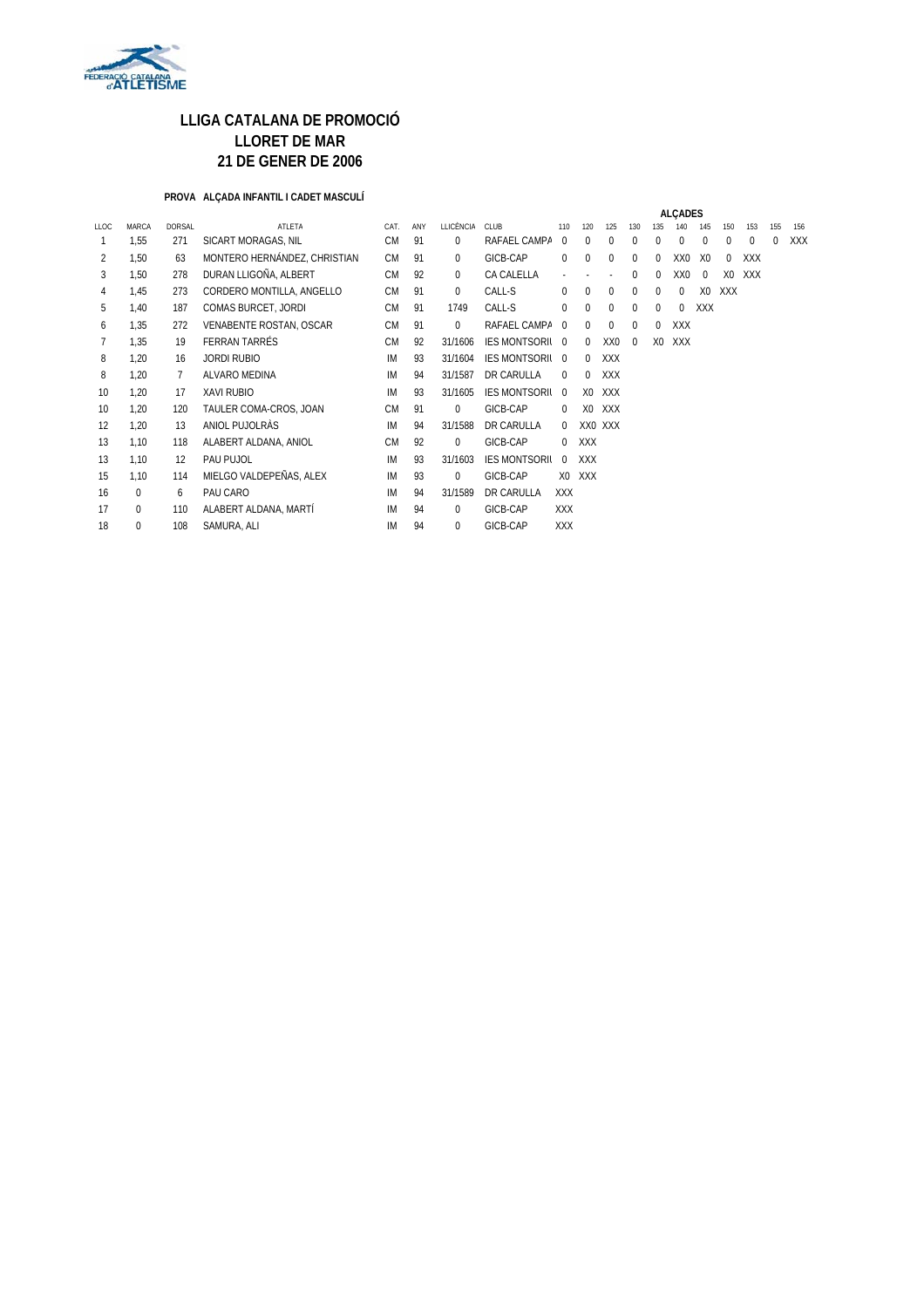

#### **PROVA 4X80 M INFANTIL MASCULÍ**

|                |      | LLOC MARCA DORSAL | <b>ATLETA</b>           | CATEGORIA | ANY | LLICÈNCIA        | <b>CLUB</b>          |
|----------------|------|-------------------|-------------------------|-----------|-----|------------------|----------------------|
| 1              | 49.1 | 17                | <b>XAVI RUBIO</b>       | IM        | 93  | 31/1605          | <b>IES MONTSORIU</b> |
|                | 49.1 | 16                | <b>JORDI RUBIO</b>      | IM        | 93  | 31/1604          | <b>IES MONTSORIU</b> |
|                | 49.1 | 12                | PAU PUJOL               | IM        | 93  | 31/1603          | <b>IES MONTSORIU</b> |
|                | 49.1 | 13                | ANIOL PUJOLRÀS          | IM        | 94  | 31/1588          | DR CARULLA           |
| $\overline{2}$ | 55.9 | 107               | MASSA PIRES, NARCÍS     | AM        | 95  | $\boldsymbol{0}$ | GICB-CAP             |
|                | 55.9 | 108               | SAMURA, ALI             | IM        | 94  | 0                | GICB-CAP             |
|                | 55.9 | 110               | ALABERT ALDANA, MARTÍ   | IM        | 94  | $\boldsymbol{0}$ | GICB-CAP             |
|                | 55.9 | 114               | MIELGO VALDEPEÑAS, ALEX | IM        | 93  | 0                | GICB-CAP             |
|                |      |                   |                         |           |     |                  |                      |
|                |      |                   |                         |           |     |                  |                      |
|                |      |                   |                         |           |     |                  |                      |
|                |      |                   |                         |           |     |                  |                      |
|                |      |                   |                         |           |     |                  |                      |
|                |      |                   |                         |           |     |                  |                      |
|                |      |                   |                         |           |     |                  |                      |
|                |      |                   |                         |           |     |                  |                      |
|                |      |                   |                         |           |     |                  |                      |
|                |      |                   |                         |           |     |                  |                      |
|                |      |                   |                         |           |     |                  |                      |
|                |      |                   |                         |           |     |                  |                      |
|                |      |                   |                         |           |     |                  |                      |
|                |      |                   |                         |           |     |                  |                      |
|                |      |                   |                         |           |     |                  |                      |
|                |      |                   |                         |           |     |                  |                      |
|                |      |                   |                         |           |     |                  |                      |
|                |      |                   |                         |           |     |                  |                      |
|                |      |                   |                         |           |     |                  |                      |
|                |      |                   |                         |           |     |                  |                      |
|                |      |                   |                         |           |     |                  |                      |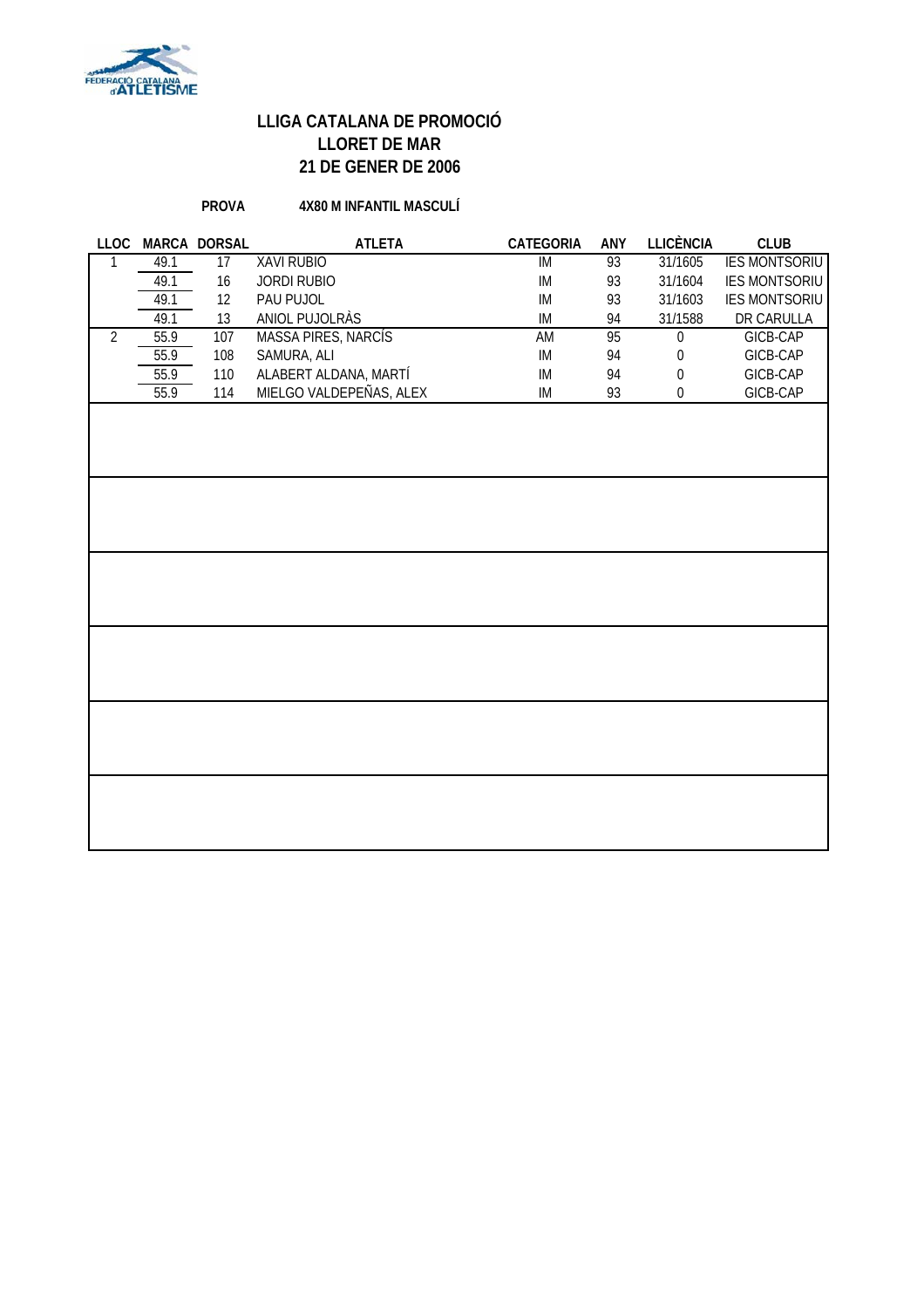

#### **PROVA 4X80 INFANTIL FEMENÍ**

|      | LLOC MARCA DORSAL | <b>ATLETA</b>              | CATEGORIA                  | ANY | <b>LLICÈNCIA</b> | <b>CLUB</b> |
|------|-------------------|----------------------------|----------------------------|-----|------------------|-------------|
| 48.1 | 173               | RUIZ BAREA, AMANDA         | $\overline{\mathbb{F}}$    | 94  | 1735             | CALL-S      |
|      | 182               | MORENO MORTE, VANESA       | $\ensuremath{\mathsf{IF}}$ | 94  | 1744             | $CALL-S$    |
|      | 175               | CABEZAS EXTREMERA, ARIADNA | IF                         | 94  | 1737             | $CALL-S$    |
|      | 172               | BENITEZ CUADRADO, PAULA    | $\ensuremath{\mathsf{IF}}$ | 94  | 1734             | $CALL-S$    |
|      |                   |                            |                            |     |                  |             |
|      |                   |                            |                            |     |                  |             |
|      |                   |                            |                            |     |                  |             |
|      |                   |                            |                            |     |                  |             |
|      |                   |                            |                            |     |                  |             |
|      |                   |                            |                            |     |                  |             |
|      |                   |                            |                            |     |                  |             |
|      |                   |                            |                            |     |                  |             |
|      |                   |                            |                            |     |                  |             |
|      |                   |                            |                            |     |                  |             |
|      |                   |                            |                            |     |                  |             |
|      |                   |                            |                            |     |                  |             |
|      |                   |                            |                            |     |                  |             |
|      |                   |                            |                            |     |                  |             |
|      |                   |                            |                            |     |                  |             |
|      |                   |                            |                            |     |                  |             |
|      |                   |                            |                            |     |                  |             |
|      |                   |                            |                            |     |                  |             |
|      |                   |                            |                            |     |                  |             |
|      |                   |                            |                            |     |                  |             |
|      |                   |                            |                            |     |                  |             |
|      |                   |                            |                            |     |                  |             |
|      |                   |                            |                            |     |                  |             |
|      |                   |                            |                            |     |                  |             |
|      |                   |                            |                            |     |                  |             |
|      |                   |                            |                            |     |                  |             |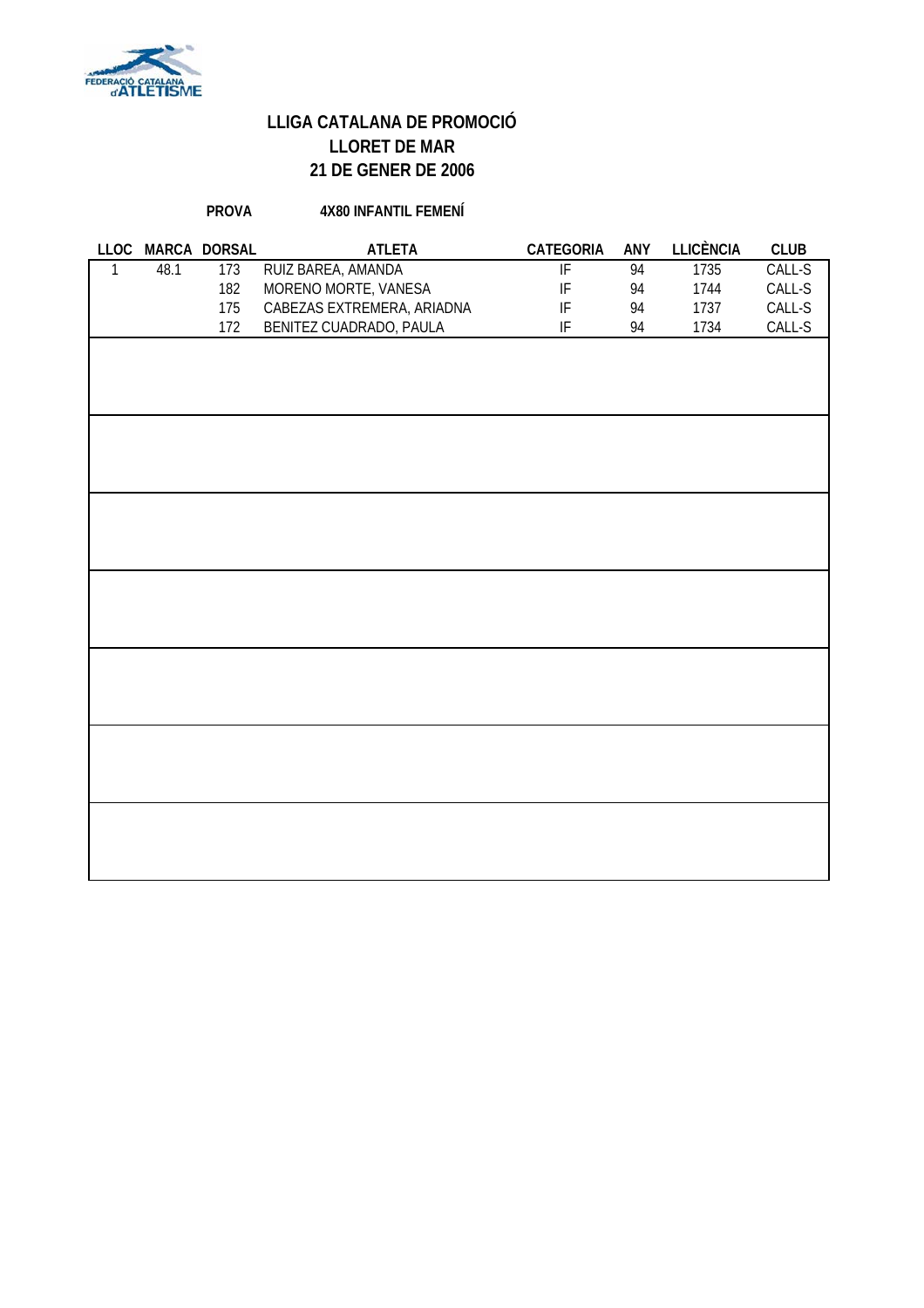

#### **PROVA 4X100 M CADET MASCULÍ**

|      | LLOC MARCA DORSAL | <b>ATLETA</b>                | CATEGORIA  | ANY             | <b>LLICÈNCIA</b> | <b>CLUB</b> |
|------|-------------------|------------------------------|------------|-----------------|------------------|-------------|
| 56.9 | 118               | ALABERT ALDANA, ANIOL        | CM         | $\overline{92}$ | $\boldsymbol{0}$ | GICB-CAP    |
|      | 117               | JOFRA CASTELLS, MIQUEL       | ${\sf CM}$ | 92              | $\boldsymbol{0}$ | GICB-CAP    |
|      | 120               | TAULER COMA-CROS, JOAN       | ${\sf CM}$ | 91              | $\boldsymbol{0}$ | GICB-CAP    |
|      | 63                | MONTERO HERNÁNDEZ, CHRISTIAN | CM         | 91              | $\boldsymbol{0}$ | GICB-CAP    |
|      |                   |                              |            |                 |                  |             |
|      |                   |                              |            |                 |                  |             |
|      |                   |                              |            |                 |                  |             |
|      |                   |                              |            |                 |                  |             |
|      |                   |                              |            |                 |                  |             |
|      |                   |                              |            |                 |                  |             |
|      |                   |                              |            |                 |                  |             |
|      |                   |                              |            |                 |                  |             |
|      |                   |                              |            |                 |                  |             |
|      |                   |                              |            |                 |                  |             |
|      |                   |                              |            |                 |                  |             |
|      |                   |                              |            |                 |                  |             |
|      |                   |                              |            |                 |                  |             |
|      |                   |                              |            |                 |                  |             |
|      |                   |                              |            |                 |                  |             |
|      |                   |                              |            |                 |                  |             |
|      |                   |                              |            |                 |                  |             |
|      |                   |                              |            |                 |                  |             |
|      |                   |                              |            |                 |                  |             |
|      |                   |                              |            |                 |                  |             |
|      |                   |                              |            |                 |                  |             |
|      |                   |                              |            |                 |                  |             |
|      |                   |                              |            |                 |                  |             |
|      |                   |                              |            |                 |                  |             |
|      |                   |                              |            |                 |                  |             |
|      |                   |                              |            |                 |                  |             |